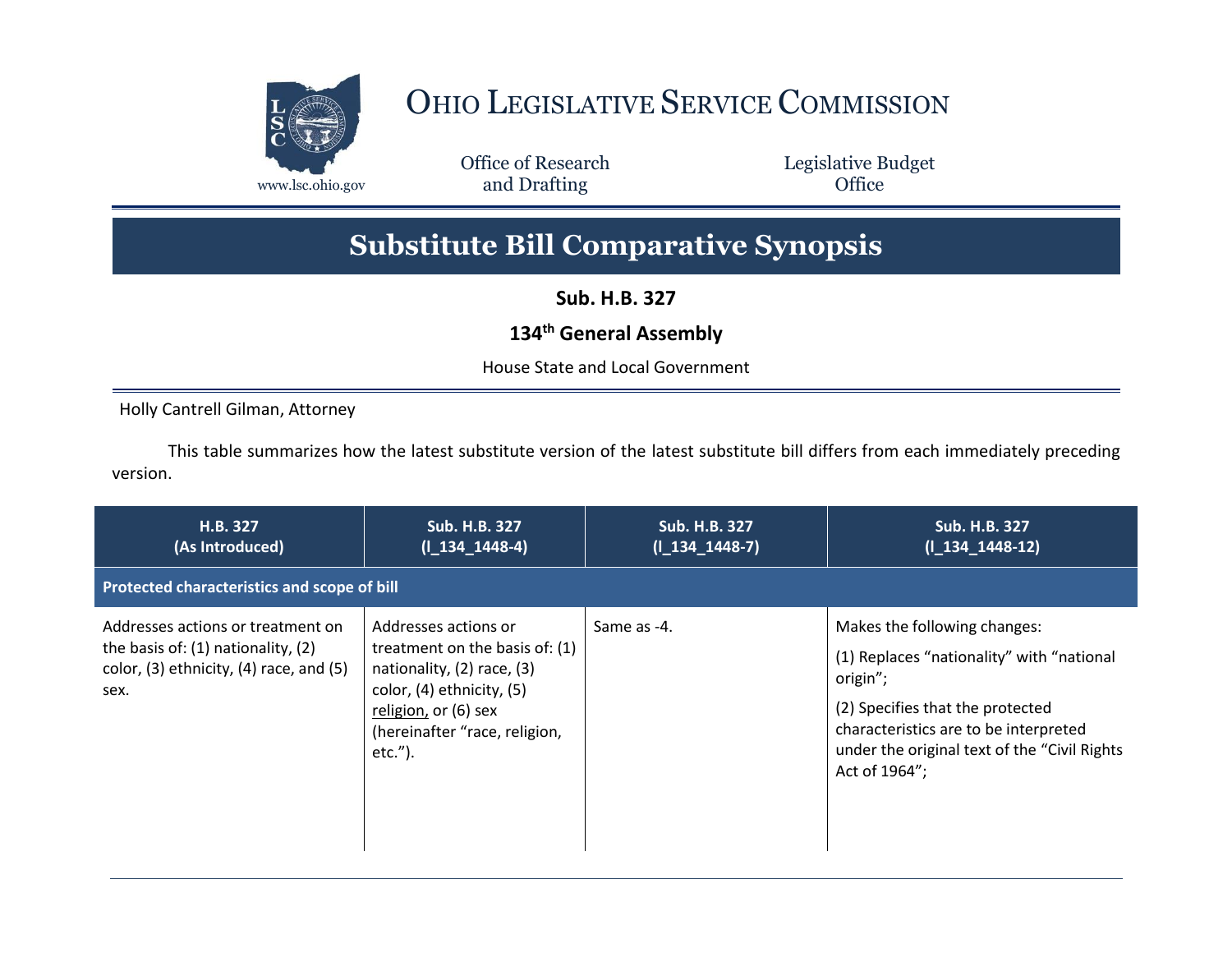| H.B. 327<br>(As Introduced) | Sub. H.B. 327<br>$(I_134_1448-4)$                                                              | Sub. H.B. 327<br>$(I_134_1448-7)$                                                                                                                                                                                                                                                                    | Sub. H.B. 327<br>$(I_134_1448-12)$                                                                                                                                                                                                                                                                  |
|-----------------------------|------------------------------------------------------------------------------------------------|------------------------------------------------------------------------------------------------------------------------------------------------------------------------------------------------------------------------------------------------------------------------------------------------------|-----------------------------------------------------------------------------------------------------------------------------------------------------------------------------------------------------------------------------------------------------------------------------------------------------|
|                             |                                                                                                |                                                                                                                                                                                                                                                                                                      | (3) Defines "sex" as an individual's<br>biological sex.                                                                                                                                                                                                                                             |
|                             |                                                                                                |                                                                                                                                                                                                                                                                                                      | (R.C. 3313.6028.)                                                                                                                                                                                                                                                                                   |
| No provision.               | Names the bill "The<br><b>Promoting Education Not</b><br>Indoctrination Act" (Section<br>$3$ . | Same as -4, and specifies the bill<br>regards "the promotion of"<br>rather than "the teaching of"<br>divisive concepts.                                                                                                                                                                              | Replaces the phrase "divisive concepts"<br>and instead prohibits actors from<br>compelling any individual to affirm,<br>adopt, adhere to, profess, or promote<br>certain specified concepts in violation of<br>Title IV and VI of the Civil Rights Act of<br>1964 (R.C. 3313.6028(B)). <sup>1</sup> |
| No provision.               | No provision.                                                                                  | Defines "promote" or<br>"promotion" as:                                                                                                                                                                                                                                                              | Same as -7 (R.C. 3313.6028(A)(4)).                                                                                                                                                                                                                                                                  |
|                             |                                                                                                | (1) Seeking to advance or<br>encourage support of a partisan<br>philosophy or religion by<br>indoctrination, coercion, or<br>furthering divisive concepts by<br>teaching an individual or group<br>of individuals to accept a set of<br>beliefs in a one-sided, biased,<br>and uncritical manner; or |                                                                                                                                                                                                                                                                                                     |
|                             |                                                                                                | (2) Seeking to advance or<br>encourage support of a partisan                                                                                                                                                                                                                                         |                                                                                                                                                                                                                                                                                                     |

 $1$  The As Introduced, -4, and -7 used the phrase "divisive concepts." The -12 removed that phrase and instead established an outright prohibition against promoting certain concepts, some of which are substantially similar in content to previous versions of the bill.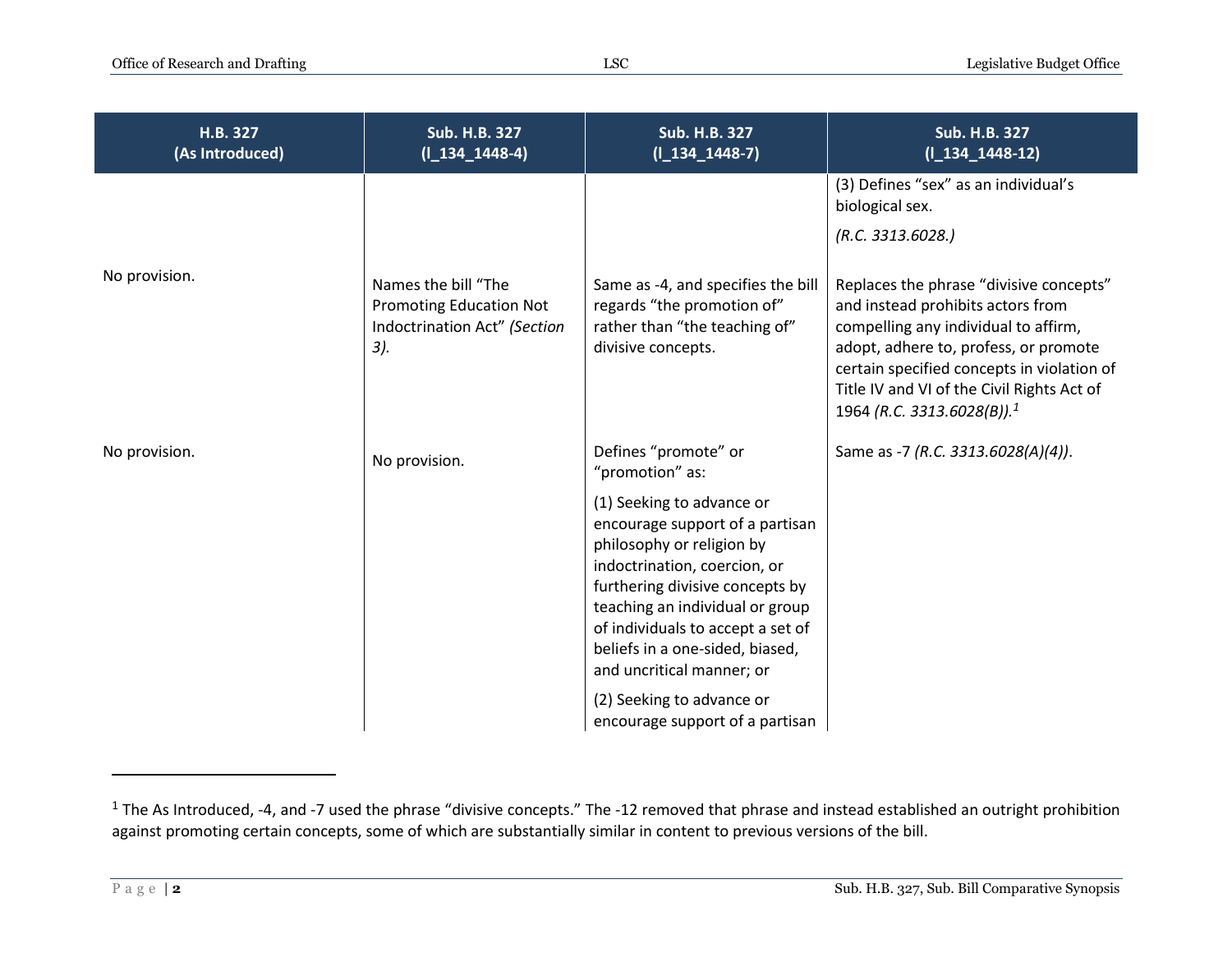| H.B. 327<br>(As Introduced) | <b>Sub. H.B. 327</b><br>$(I_134_1448-4)$ | <b>Sub. H.B. 327</b><br>$(I_134_1448-7)$                                                                                                                                                                                                                                                                                                                                                                                                      | <b>Sub. H.B. 327</b><br>$(I_134_1448-12)$ |
|-----------------------------|------------------------------------------|-----------------------------------------------------------------------------------------------------------------------------------------------------------------------------------------------------------------------------------------------------------------------------------------------------------------------------------------------------------------------------------------------------------------------------------------------|-------------------------------------------|
|                             |                                          | philosophy or religion by<br>indoctrination, coercion, or<br>furthering divisive concepts by<br>teaching an individual or group<br>of individuals to accept a set of<br>beliefs in a one-sided, biased,<br>and uncritical manner.<br>(R.C. 3313.6027(A)(2)). See also<br>R.C. 3313.6027(C)(2) and (3),<br>(D)(1), (E)(2), (F),<br>$3345.0215(B)(1)$ , (3). (4)(a),<br>(D)(2), (3); but see R.C.<br>$3313.6027(B)(1)$ ,<br>3313.0215(B)(3)(a). |                                           |
| No provision.               | No provision.                            | Affirms a college student's<br>constitutional right to free<br>speech and provides that the<br>right applies to inquiry without<br>indoctrination toward any<br>preferred philosophy or<br>religion, especially through the<br>coercion of grades, class status,<br>and opportunities (R.C.<br>3345.0216(A)).                                                                                                                                 | Same as -7 (R.C. 3345.0217(A)).           |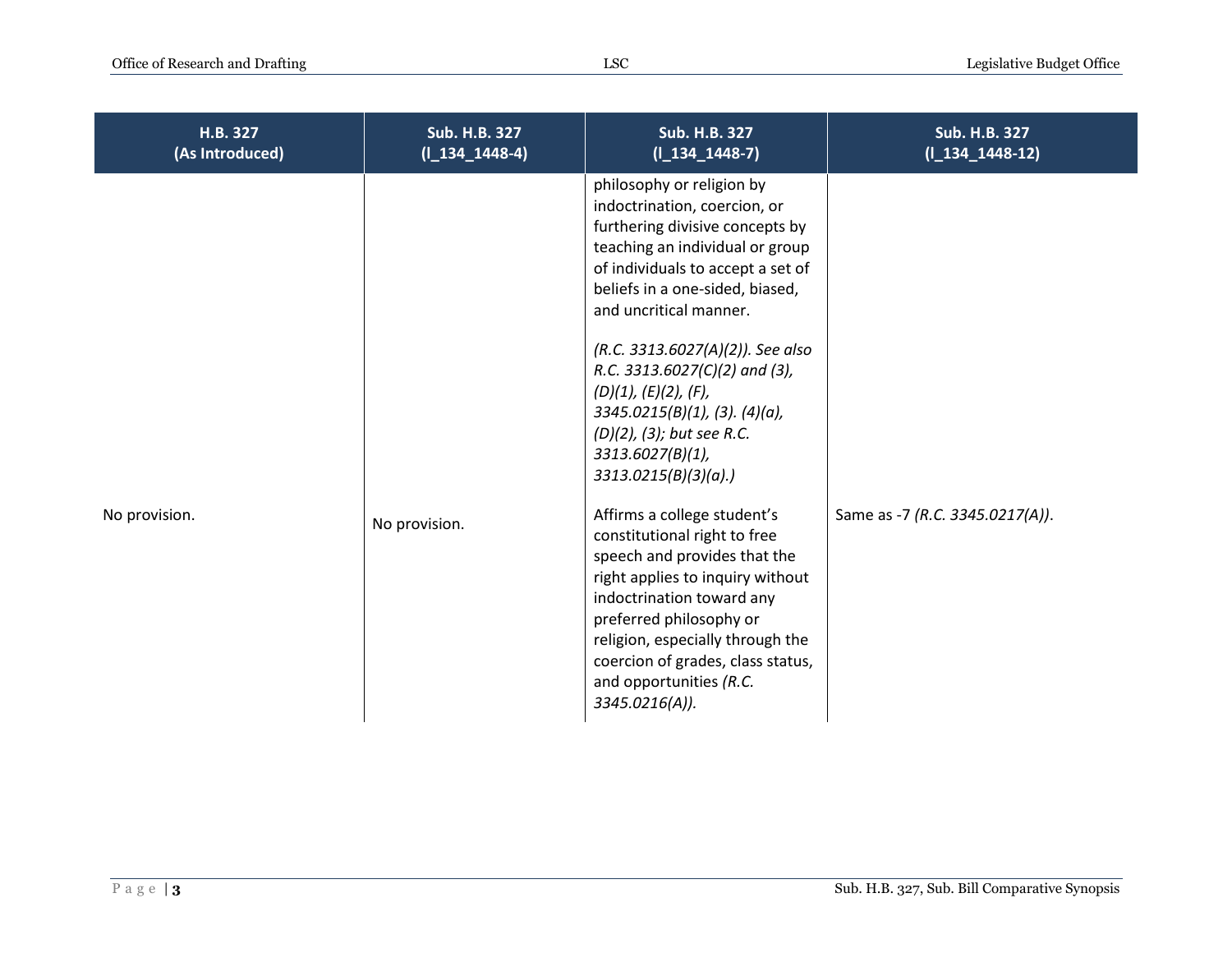| H.B. 327<br>(As Introduced)                                                                                                                                                                                                                           | <b>Sub. H.B. 327</b><br>$(I_134_1448-4)$                                                                                                                                                                                                                                                                | <b>Sub. H.B. 327</b><br>$(1_134_1448-7)$                                                                                                                                                                                        | <b>Sub. H.B. 327</b><br>$(I_134_1448-12)$                                                                                                                                  |
|-------------------------------------------------------------------------------------------------------------------------------------------------------------------------------------------------------------------------------------------------------|---------------------------------------------------------------------------------------------------------------------------------------------------------------------------------------------------------------------------------------------------------------------------------------------------------|---------------------------------------------------------------------------------------------------------------------------------------------------------------------------------------------------------------------------------|----------------------------------------------------------------------------------------------------------------------------------------------------------------------------|
| Application - entities subject to bill                                                                                                                                                                                                                |                                                                                                                                                                                                                                                                                                         |                                                                                                                                                                                                                                 |                                                                                                                                                                            |
| School districts, community schools,<br>and STEM schools (R.C.<br>3313.6027(B)(1), 3314.03, and<br>$3326.11$ ).                                                                                                                                       | Same, but adds school<br>buildings operated by a<br>school district, community<br>school, or STEM school (R.C.<br>3313.6027(B)(1), 3314.03,<br>and 3326.11).                                                                                                                                            | Same as -4 (R.C.<br>3313.6027(B)(1), 3314.03, and<br>3326.11).                                                                                                                                                                  | Same as -4, except that it also specifically<br>applies to school administrators,<br>teachers, and other school employees<br>(R.C. 3313.6028(B), 3314.03, and<br>3326.11). |
| Specifies that "state agency"<br>includes a state institution of higher<br>education and places<br>responsibilities for a state<br>institution's compliance on the<br>Department of Administrative<br>Services (R.C. 4113.35(A)(2) and<br>$(A)(3)$ ). | Removes state institution of<br>higher education from the<br>definition of state agency<br>and instead places<br>responsibilities for<br>monitoring compliance by<br>state institutions of higher<br>education on the<br>Department of Higher<br>Education<br>$(R.C. 4113.35(A)(2)$ and<br>3345.0215)). | Same as -4, except specifies<br>that "state institution of higher<br>education" has the same<br>meaning as other provisions of<br>continuing law (R.C.<br>3345.0215(A)(2); see R.C.<br>3345.011, not in the bill). <sup>2</sup> | Same as -7 (R.C. 3345.0216(A)(2); see R.C.<br>3345.011, not in the bill).                                                                                                  |
| No provision.                                                                                                                                                                                                                                         | Adds political subdivisions to<br>the list of entities to which<br>the bill applies (R.C.<br>$4113.35(A)(3)$ ).                                                                                                                                                                                         | Same as -4 (R.C. 4113.35(A)(3)).                                                                                                                                                                                                | Same as -4 (R.C. 4113.35(A)(3)).                                                                                                                                           |

 $2$  As such a "state institution of higher education" means the 13 state universities and their regional campuses, the Northeast Ohio Medical University, each community college, state community college, or technical college.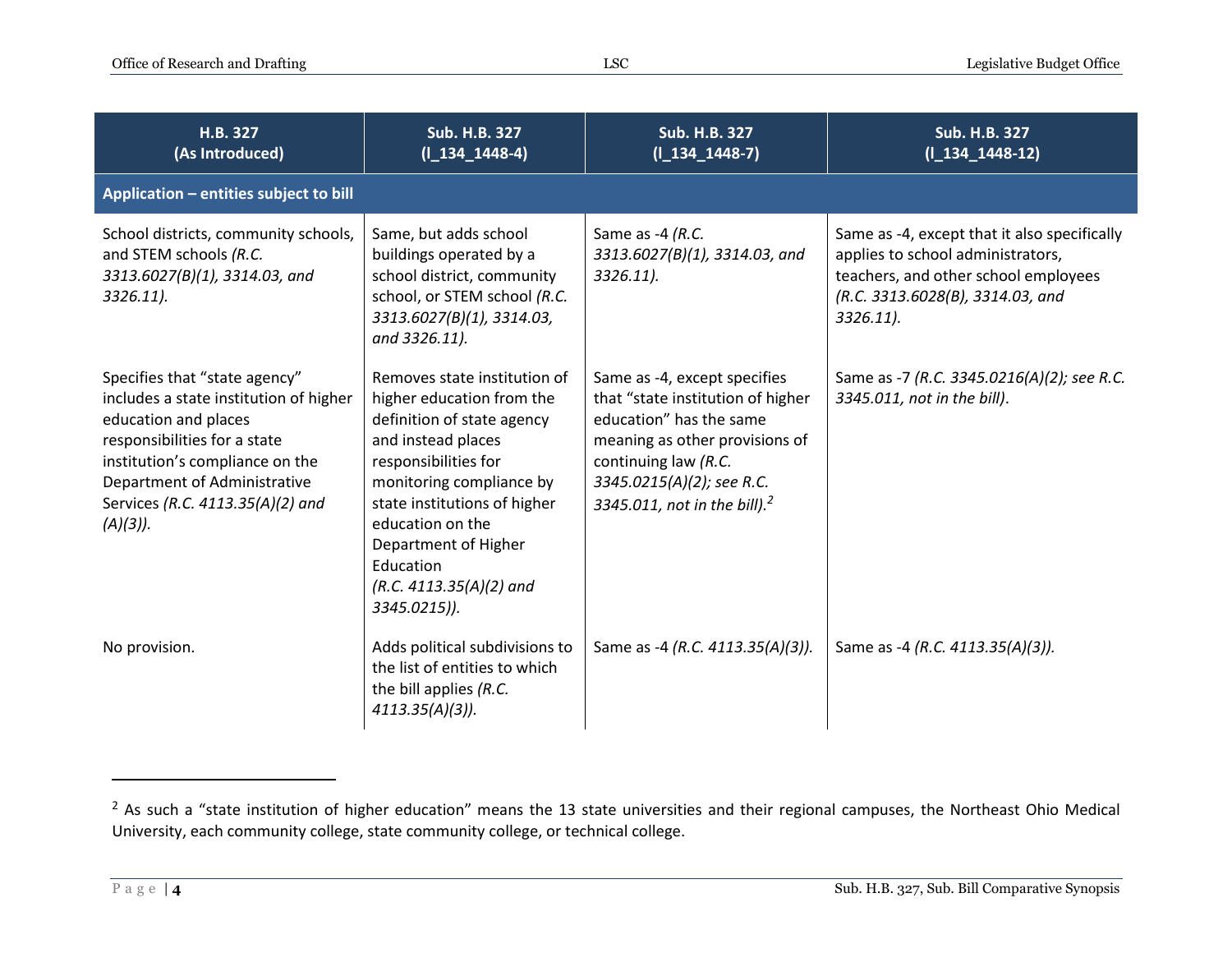| H.B. 327<br>(As Introduced)                                                                                                                                                                                           | Sub. H.B. 327<br>$(I_134_1448-4)$                                                                                                                                                                                               | Sub. H.B. 327<br>$(I_134_1448-7)$                                                                                                                                                                                                                                 | Sub. H.B. 327<br>$(I_134_1448-12)$                                                                                                                                                                                                      |
|-----------------------------------------------------------------------------------------------------------------------------------------------------------------------------------------------------------------------|---------------------------------------------------------------------------------------------------------------------------------------------------------------------------------------------------------------------------------|-------------------------------------------------------------------------------------------------------------------------------------------------------------------------------------------------------------------------------------------------------------------|-----------------------------------------------------------------------------------------------------------------------------------------------------------------------------------------------------------------------------------------|
| No provision.                                                                                                                                                                                                         | Adds any nonpublic school<br>that enrolls students who are<br>participating in a state<br>scholarship program to the<br>list of entities to which all of<br>the provisions of the bill<br>applies (R.C.<br>$3313.6027(B)(1)$ ). | Generally exempts a nonpublic<br>school from the prohibitions in<br>the bill, except that a nonpublic<br>school that participates in a<br>scholarship program is<br>prohibited from using state<br>moneys to promote divisive<br>concepts (R.C. 3313.6027(B)(2)). | Prohibits a nonpublic school from using<br>auxiliary services funds or administrative<br>cost reimbursements (rather than "public<br>monies") to promote prohibited concepts<br>(R.C. 3313.6028(C)(2)).                                 |
| <b>Prohibited Concepts</b>                                                                                                                                                                                            |                                                                                                                                                                                                                                 |                                                                                                                                                                                                                                                                   |                                                                                                                                                                                                                                         |
| Members of one nationality, color,<br>ethnicity, race, or sex cannot and<br>should not attempt to treat others<br>without respect to nationality,<br>color, ethnicity, race, or sex (R.C.<br>$3313.6027(A)(1)(e)$ ).  | Members of one nationality,<br>race, color, ethnicity,<br>religion, or sex attempt to<br>treat others disrespectfully<br>based upon nationality, race,<br>color, ethnicity, religion, or<br>sex (R.C. 3313.6027(A)(1)(e)).      | Same as -4 (R.C.<br>3313.6027(A)(1)(e)).                                                                                                                                                                                                                          | Individuals should be adversely or<br>advantageously treated, or should treat<br>others disrespectfully, on the basis of<br>their race, ethnicity, color, sex, religion, or<br>national origin (R.C. 3313.6028(B)(2) and<br>3345.0216.) |
| Members of one nationality, color,<br>ethnicity, race, or sex are inherently<br>superior (R.C. 3313.6027).                                                                                                            | Same as Intro (R.C.<br>3313.6027).                                                                                                                                                                                              | Same as Intro (R.C. 3313.6027).                                                                                                                                                                                                                                   | Individuals of any race, ethnicity, color,<br>sex, religion, or national origin are<br>inherently superior or inferior (R.C.<br>$3313.6028(B)(1)$ .                                                                                     |
| An individual, by virtue of the<br>individual's nationality, race, color,<br>ethnicity, religion, or sex is<br>inherently racist, sexist, or<br>oppressive, whether consciously or<br>unconsciously (R.C. 3313.6027). | Same as Intro (R.C.<br>3313.6027).                                                                                                                                                                                              | Same as Intro (R.C. 3313.6027).                                                                                                                                                                                                                                   | Same as Intro except replaces<br>"nationality" with "national origin" (R.C.<br>3313.6028(B)(3)).                                                                                                                                        |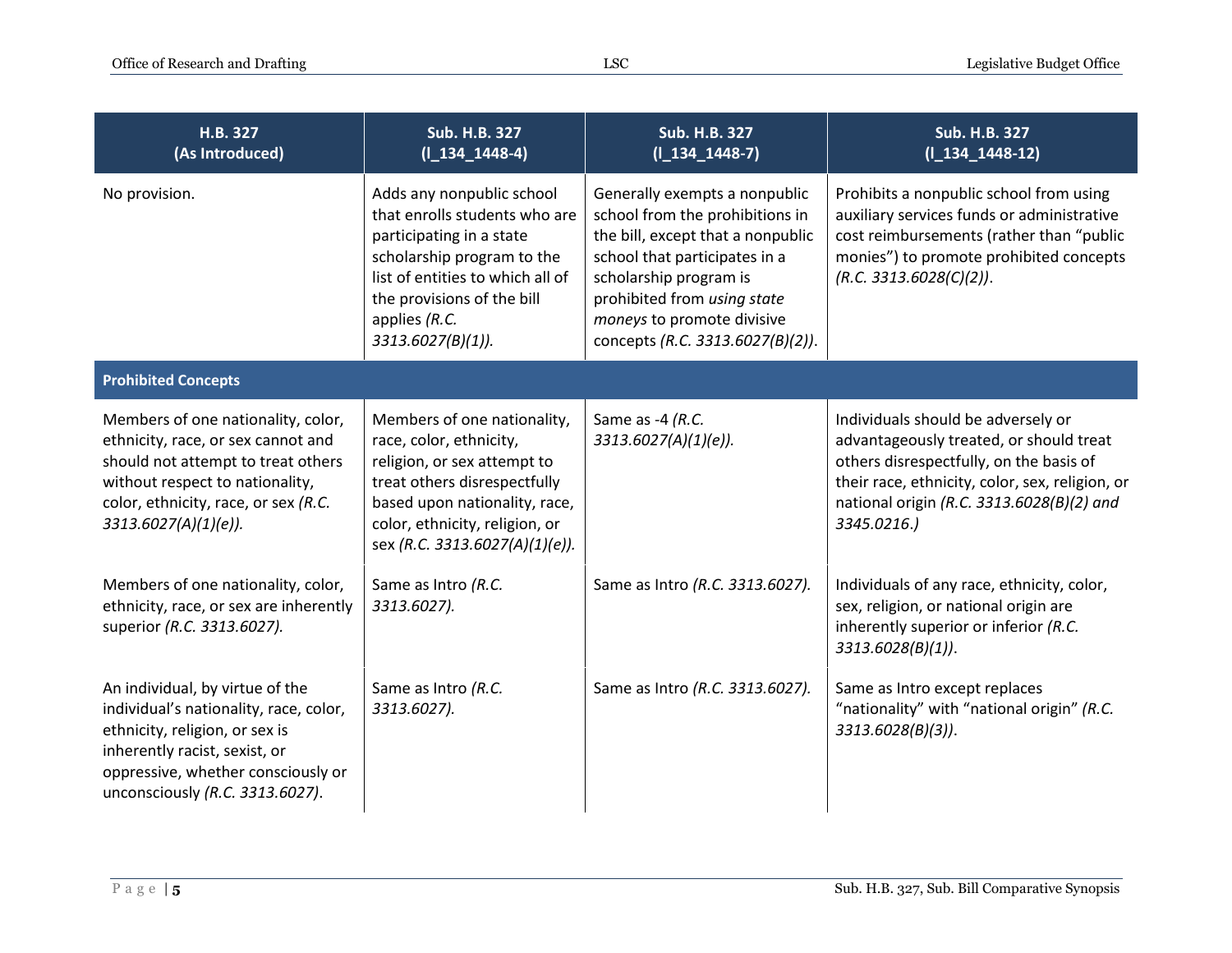| H.B. 327<br>(As Introduced)                                                                                                                                                                                                                                                          | <b>Sub. H.B. 327</b><br>$(I_134_1448-4)$ | Sub. H.B. 327<br>$(I_134_1448-7)$ | <b>Sub. H.B. 327</b><br>$(I_134_1448-12)$                                                                   |
|--------------------------------------------------------------------------------------------------------------------------------------------------------------------------------------------------------------------------------------------------------------------------------------|------------------------------------------|-----------------------------------|-------------------------------------------------------------------------------------------------------------|
| Meritocracy or traits such as a hard<br>work ethic are racist or sexist or<br>were created by a particular<br>nationality, race, color, ethnicity,<br>religion, or sex to oppress another<br>nationality, race, color, ethnicity,<br>religion, or sex (R.C. 3313.6027).              | Same as Intro (R.C.<br>3313.6027).       | Same as Intro (R.C. 3313.6027).   | Same as Intro except replaces<br>"nationality" with "national origin" (R.C.<br>$3313.6028(B)(5)$ .          |
| An individual, by virtue of the<br>individual's nationality, race, color,<br>ethnicity, religion, or sex, bears<br>responsibility for actions committed<br>in the past by other members of the<br>same nationality, race, color,<br>ethnicity, religion, or sex (R.C.<br>3313.6027). | Same as Intro (R.C.<br>3313.6027).       | Same as Intro (R.C. 3313.6027).   | Same as Intro except that "nationality" is<br>replaced with "national origin" (R.C.<br>$3313.6028(B)(4)$ .  |
| An individual's moral standing or<br>worth is necessarily determined by<br>the individual's nationality, race,<br>color, ethnicity, religion, or sex (R.C.<br>3313.6027).                                                                                                            | Same as Intro (R.C.<br>3313.6027).       | Same as Intro (R.C. 3313.6027).   | Same as Intro except that "nationality" is<br>replaced with "national origin" (R.C.<br>$3313.6028(B)(7)$ ). |
| The United States is fundamentally<br>racist or sexist (R.C. 3313.6027).                                                                                                                                                                                                             | Same as Intro (R.C.<br>3313.6027).       | Same as Intro (R.C. 3313.6027).   | No provision.                                                                                               |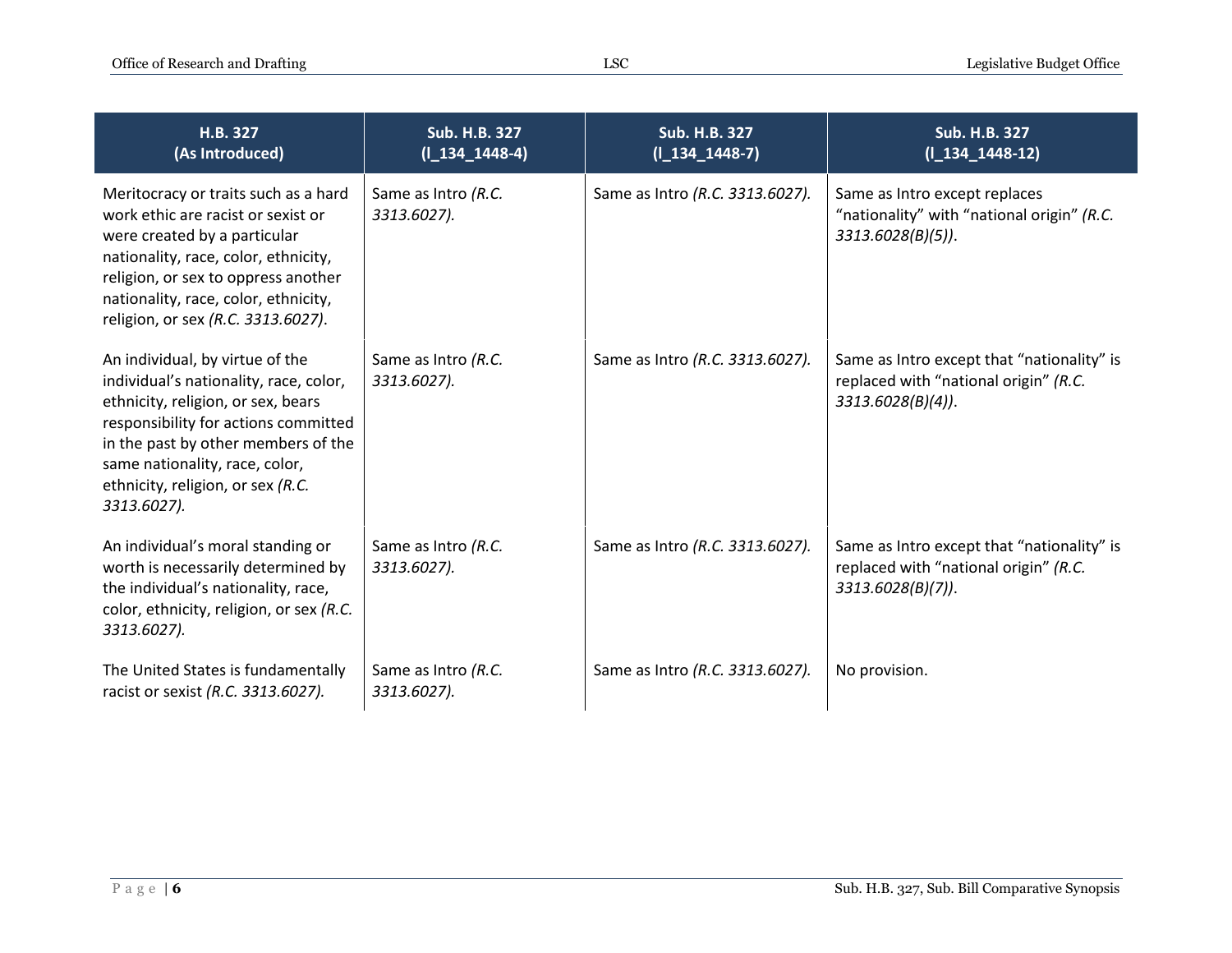| H.B. 327<br>(As Introduced)                                                                                                                                                                           | <b>Sub. H.B. 327</b><br>$(I_134_1448-4)$                                                                                                                                                                                                          | <b>Sub. H.B. 327</b><br>$(I_134_1448-7)$                     | <b>Sub. H.B. 327</b><br>$(I_134_1448-12)$                                                                                                                               |
|-------------------------------------------------------------------------------------------------------------------------------------------------------------------------------------------------------|---------------------------------------------------------------------------------------------------------------------------------------------------------------------------------------------------------------------------------------------------|--------------------------------------------------------------|-------------------------------------------------------------------------------------------------------------------------------------------------------------------------|
| An individual should be<br>discriminated against or receive<br>adverse treatment because of the<br>individual's nationality, race, color,<br>ethnicity, religion, or sex (R.C.<br>3313.6027).         | Same as Intro (R.C.<br>3313.6027).                                                                                                                                                                                                                | Same as Intro (R.C. 3313.6027).                              | No provision.                                                                                                                                                           |
| No provision.                                                                                                                                                                                         | No provision.                                                                                                                                                                                                                                     | No provision.                                                | An individual cannot succeed or achieve<br>equality because of the individual's race,<br>ethnicity, color, sex, religion, or national<br>origin (R.C. 3313.6028(B)(6)). |
| No provision.                                                                                                                                                                                         | No provision.                                                                                                                                                                                                                                     | No provision.                                                | Any other concept the promotion of<br>which violates the bill's provisions or Title<br>IV or Title VI of the Civil Rights Act of 1964<br>(R.C. 3313.6028(B)(8)).        |
| Concepts that are not prohibited                                                                                                                                                                      |                                                                                                                                                                                                                                                   |                                                              |                                                                                                                                                                         |
| Discussing the history of an ethnic<br>group as described in textbooks and<br>instructional materials adopted in<br>accordance with continuing law<br>(R.C. 3313.6027(D)(1), and<br>$4113.35(E)(1)$ . | Same, but also prohibits a<br>school district board of<br>education from selecting any<br>textbook, instructional<br>material, or academic<br>curriculum that promotes<br>any divisive concepts<br>$(R.C. 3313.6027(F)(1)$ and<br>$3313.21(D)$ ). | Same as -4<br>$(R.C. 3313.6027(F)(1)$ and<br>$3313.21(D)$ ). | Same as -4 (R.C. 3313.6028(G)(1)(a) and<br>$3313.21(D)$ ).                                                                                                              |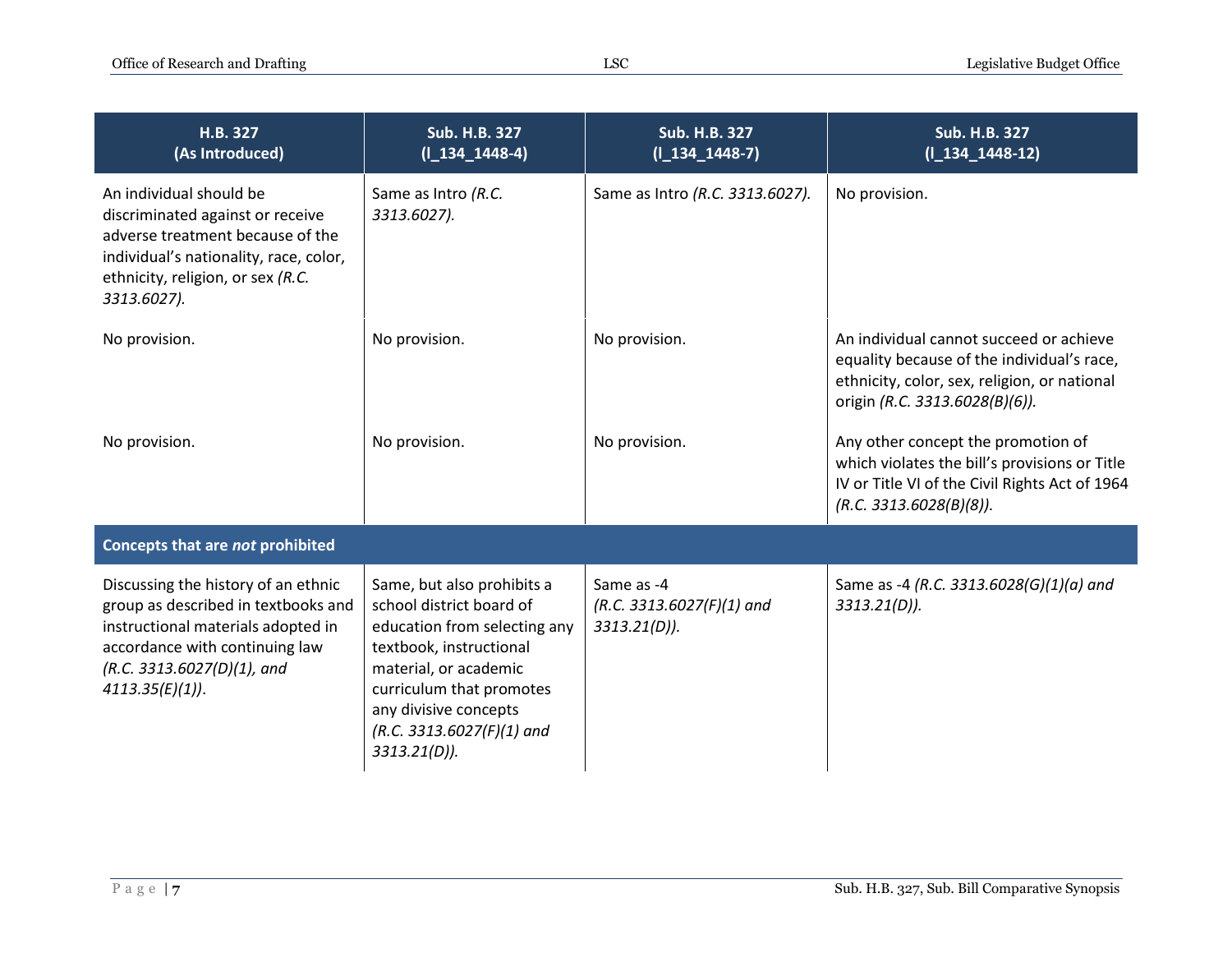| H.B. 327<br>(As Introduced)                                                                                                                                                                                                                                                     | <b>Sub. H.B. 327</b><br>$(I_134_1448-4)$                                                                                                                                                                                                                                                                                                                                                                                                                                                                                                                                                                                                                       | <b>Sub. H.B. 327</b><br>$(I_134_1448-7)$                                                                                                                                                                                                                                                                                                                                                                                                                                                                                                                                                                                                                                             | <b>Sub. H.B. 327</b><br>$(I_134_1448-12)$ |
|---------------------------------------------------------------------------------------------------------------------------------------------------------------------------------------------------------------------------------------------------------------------------------|----------------------------------------------------------------------------------------------------------------------------------------------------------------------------------------------------------------------------------------------------------------------------------------------------------------------------------------------------------------------------------------------------------------------------------------------------------------------------------------------------------------------------------------------------------------------------------------------------------------------------------------------------------------|--------------------------------------------------------------------------------------------------------------------------------------------------------------------------------------------------------------------------------------------------------------------------------------------------------------------------------------------------------------------------------------------------------------------------------------------------------------------------------------------------------------------------------------------------------------------------------------------------------------------------------------------------------------------------------------|-------------------------------------------|
| The impartial discussion of<br>controversial aspects of history and<br>the impartial instruction on the<br>historical oppression of a particular<br>group of people based on a<br>protected characteristic (R.C.<br>3313.6027(F)(1)(b) and (c) and<br>$4113.35(E)(2)$ and (3)). | Same as As Introduced (R.C.<br>3313.6027(F)(1)(b) and (c),<br>3345.0215(F)(1)(b), and<br>$4113.35(F)(2)$ and (3)).                                                                                                                                                                                                                                                                                                                                                                                                                                                                                                                                             | Replaces "impartial" with<br>"nonpartisan" (R.C.<br>3313.6027(F)(1)(b) and (c),<br>3345.0215(F)(1)(b), and<br>$4113.35(F)(2)$ and (3)).                                                                                                                                                                                                                                                                                                                                                                                                                                                                                                                                              | Same as -7 (R.C. 3313.6028(G)(1)(b)).     |
| No provision.                                                                                                                                                                                                                                                                   | In a course on public<br>speaking, formal debate, or<br>substantially similar subject<br>matter in a public school or a<br>state institution of higher<br>education, the assignment of<br>research or other work, the<br>assignment of a grade or<br>score, unbiased and<br>impartial questions posed by<br>a teacher (provided the<br>teacher does not participate<br>or comment on any divisive<br>content), respectful student<br>to student debate, and<br>student research and<br>questions, all provided the<br>teacher remains neutral and<br>does not engage in<br>promotion of divisive<br>concepts (R.C.<br>3313.6027(F)(2) and<br>3345.0215(F)(2)). | Modifies the provision as<br>follows:<br>(1) Replacing "unbiased and<br>impartial" in the provision(s) on<br>teacher questions with<br>"nonpartisan" (R.C.<br>3313.6027(F)(1)(c) and (2)(c)<br>and 3345.0215(F)(1)(a) and (c));<br>(2) Specifying that a teacher is<br>prohibited from promoting<br>adherence to, rather than<br>leading or participating, or<br>commenting upon, a divisive<br>concept (R.C.<br>$3313.6027(F)(2)(a)$ and (c) and<br>$3345.0215(F)(2)(a)$ and (c));<br>(3) Replacing the provision<br>prohibiting a teacher from<br>penalizing or rewarding a<br>student based upon the content<br>of that work with a prohibition<br>against negatively affecting a | Same as -7 (R.C. 3313.6028(G)(4)).        |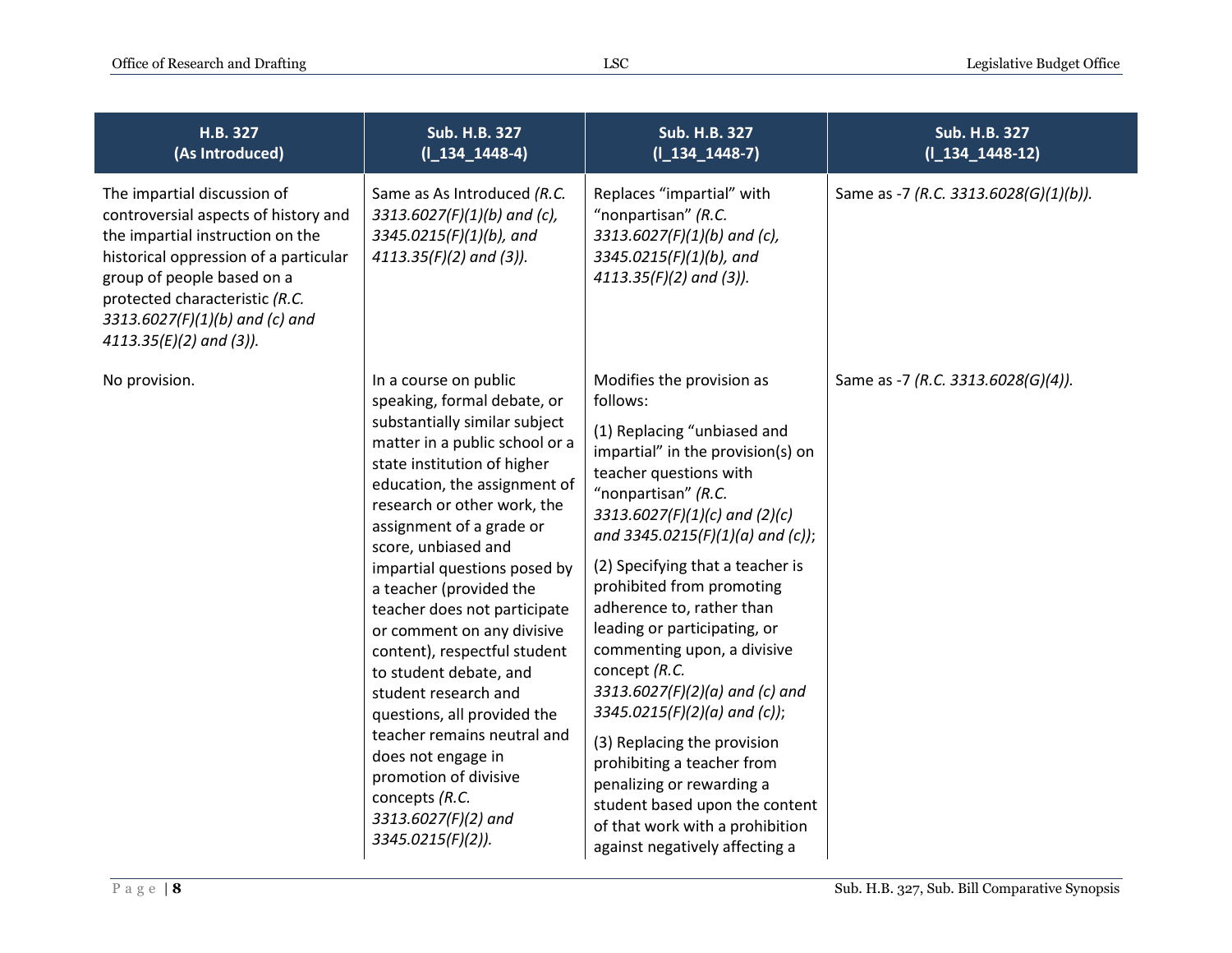| H.B. 327<br>(As Introduced) | <b>Sub. H.B. 327</b><br>$(I_134_1448-4)$ | <b>Sub. H.B. 327</b><br>$(I_134_1448-7)$                                                                                                                                 | <b>Sub. H.B. 327</b><br>$(I_134_1448-12)$                                                                                                                                                                                                                                                                  |
|-----------------------------|------------------------------------------|--------------------------------------------------------------------------------------------------------------------------------------------------------------------------|------------------------------------------------------------------------------------------------------------------------------------------------------------------------------------------------------------------------------------------------------------------------------------------------------------|
|                             |                                          | student's grade on the basis of<br>a divisive concept (R.C.<br>3313.6027(F)(2)(b) and<br>$3345.0215(F)(2)(b))$ ;                                                         |                                                                                                                                                                                                                                                                                                            |
|                             |                                          | (4) Adds to the list of<br>permissible concepts advocacy<br>of a student's own perspective<br>or volunteering (R.C.<br>3313.6027(F)(2)(d) and<br>$3345.0215(F)(2)(d)$ ). |                                                                                                                                                                                                                                                                                                            |
| No provision.               | No provision.                            | For K-12 schools only, the<br>promotion of American<br>Nationalism (R.C.<br>3313.6027(F)(2)(f)).                                                                         | Same, and extends to institutions of<br>higher education (R.C. 3313.6028(G) and<br>3345.0216(F)(3)).                                                                                                                                                                                                       |
| No provision.               | No provision.                            | No provision.                                                                                                                                                            | The objective teaching of the American<br>Civil Rights movement (R.C. 3313.6028(G)<br>and 3345.0216(F)).                                                                                                                                                                                                   |
| No provision.               | No provision.                            | No provision.                                                                                                                                                            | Discussion of any of the concepts by any<br>employee of a state agency, school<br>district, or public elementary or<br>secondary school, provided the employee<br>is acting in the employee's individual<br>capacity and not within the scope of<br>employment (R.C. 3313.6028(B)(2) and<br>3345.0216(F)). |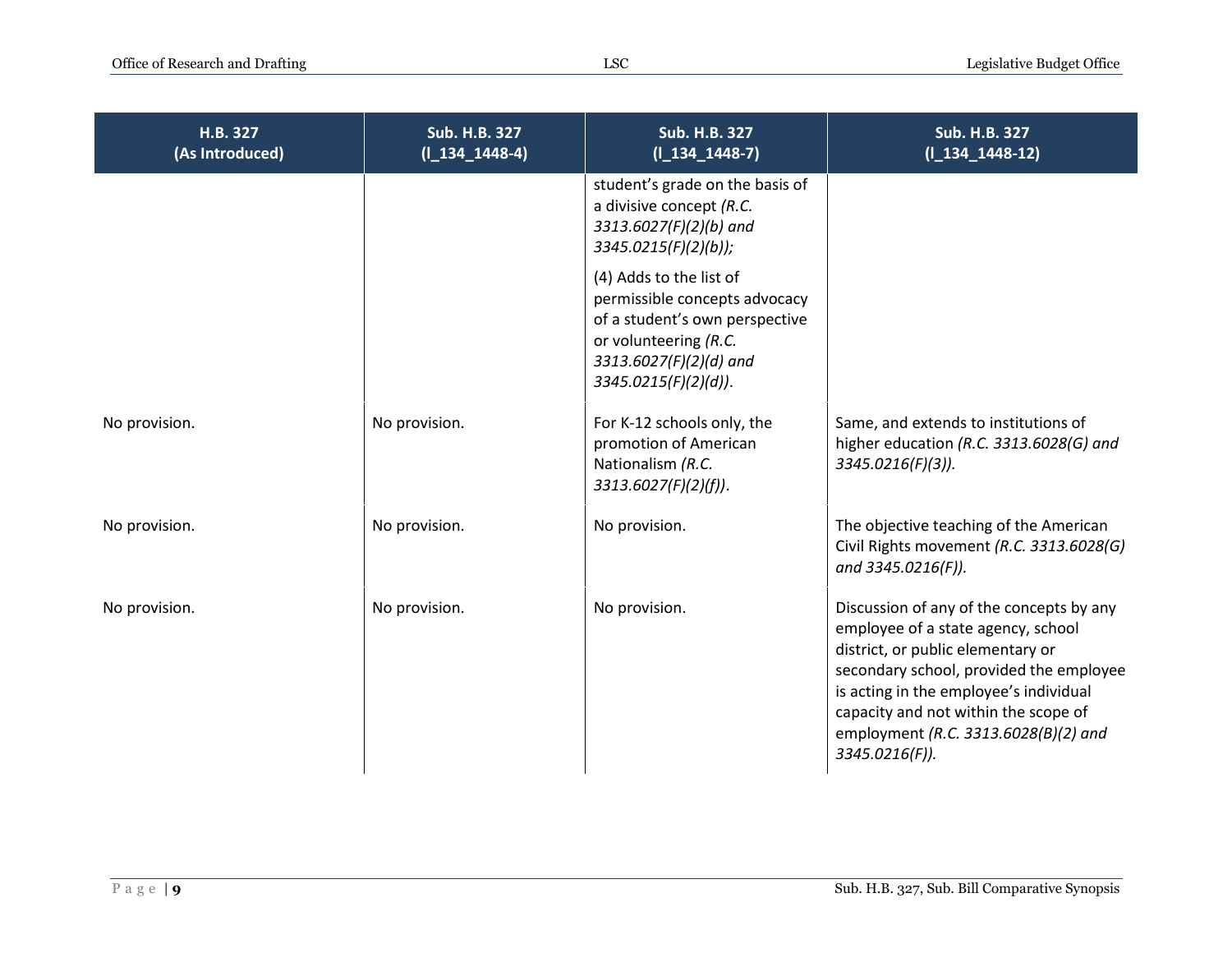| H.B. 327<br>(As Introduced)                                                                                           | <b>Sub. H.B. 327</b><br>$(I_134_1448-4)$                                                                                                                                                                                                                                                                                                                                                        | Sub. H.B. 327<br>$(I_134_1448-7)$                                                                                 | Sub. H.B. 327<br>$(I_134_1448-12)$                                                                                                                                                                                                                                                                                                                                                              |
|-----------------------------------------------------------------------------------------------------------------------|-------------------------------------------------------------------------------------------------------------------------------------------------------------------------------------------------------------------------------------------------------------------------------------------------------------------------------------------------------------------------------------------------|-------------------------------------------------------------------------------------------------------------------|-------------------------------------------------------------------------------------------------------------------------------------------------------------------------------------------------------------------------------------------------------------------------------------------------------------------------------------------------------------------------------------------------|
| No provision.                                                                                                         | No provision.                                                                                                                                                                                                                                                                                                                                                                                   | No provision.                                                                                                     | Except otherwise prohibited in the bill,<br>voluntary engagement in or observation<br>of a politically nonpartisan discussion of<br>public policy issues or other issues by a<br>student, school administrator, teacher, or<br>other school employee, even if others<br>may find the topic of discussion<br>unwelcome, disagreeable, or offensive<br>$(R.C. 3313.6028(B)(3)$ and 3345.0216(F)). |
| <b>Prohibitions</b>                                                                                                   |                                                                                                                                                                                                                                                                                                                                                                                                 |                                                                                                                   |                                                                                                                                                                                                                                                                                                                                                                                                 |
| Prohibits teaching, instructing, or<br>training any divisive concepts in<br>public schools<br>(R.C. 3313.6027(B)(1)). | Same, except also prohibits<br>the teaching, instruction, or<br>training, or promotion of<br>professional development<br>(which mirrors the provisions<br>of the As Introduced version<br>for state agencies) and<br>includes a separate set of<br>identical provisions for state<br>institutions of higher<br>education (R.C.<br>3313.6027(B)(1),<br>3345.0215(B)(1), and<br>$4113.35(B)(1)$ . | With respect to state<br>institutions only, removes the<br>prohibition (omitted from R.C.<br>$3345.0215(B)(1)$ ). | Same as -7 (R.C. 3313.6028(B)(2) and<br>4113.35(B)(1)). (Applies the prohibition to<br>K-12 public schools and state agencies.)                                                                                                                                                                                                                                                                 |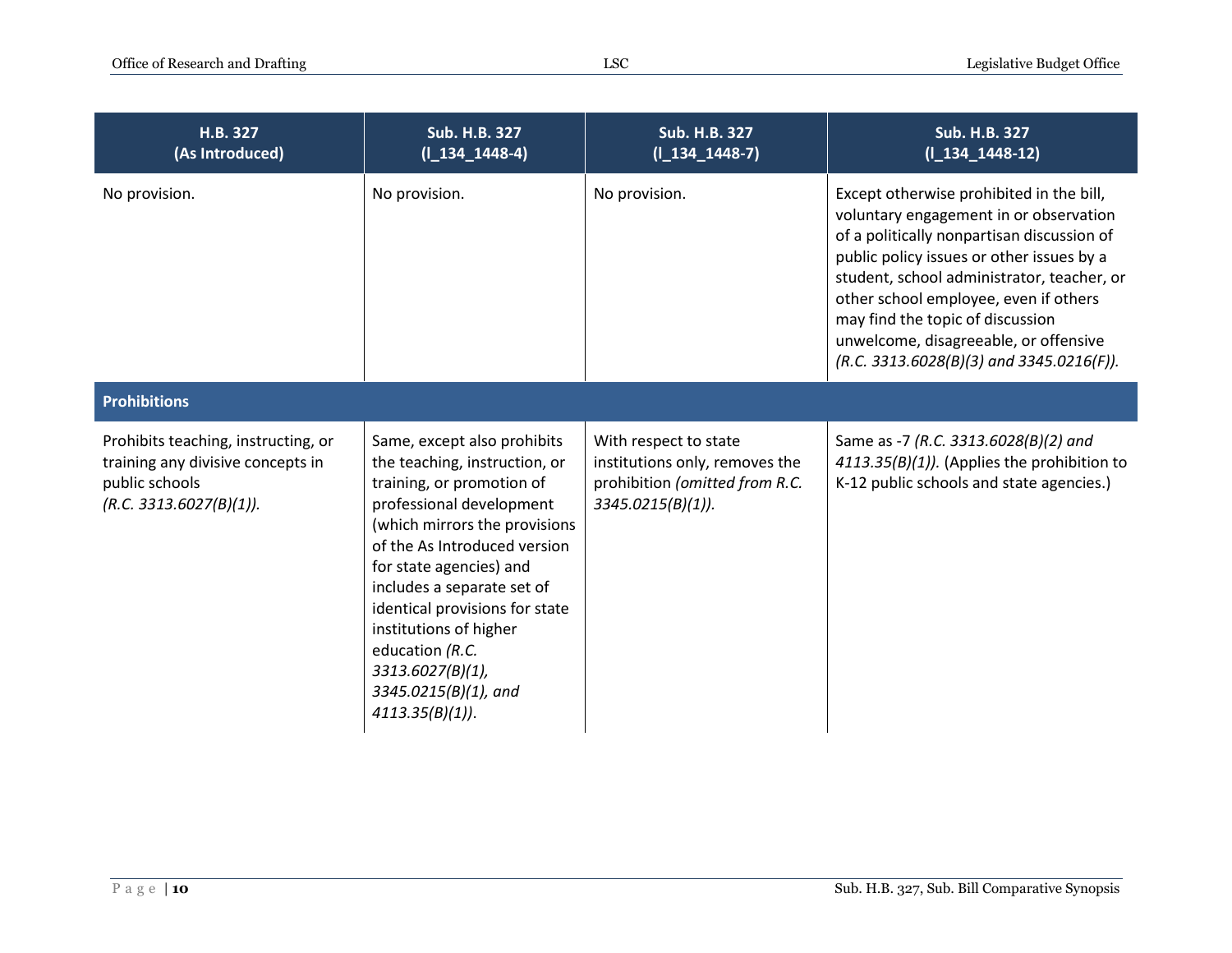| H.B. 327<br>(As Introduced)                                                                                                                                                                                                                | Sub. H.B. 327<br>$(I_134_1448-4)$                                                                                                                                                                                                                                        | <b>Sub. H.B. 327</b><br>$(I_134_1448-7)$                                                                                                                                                                        | <b>Sub. H.B. 327</b><br>$(I_134_1448-12)$ |
|--------------------------------------------------------------------------------------------------------------------------------------------------------------------------------------------------------------------------------------------|--------------------------------------------------------------------------------------------------------------------------------------------------------------------------------------------------------------------------------------------------------------------------|-----------------------------------------------------------------------------------------------------------------------------------------------------------------------------------------------------------------|-------------------------------------------|
| (Prohibits requiring a student to<br>advocate for or against a specific<br>topic or point of view to receive<br>credit for any coursework (R.C.<br>$3313.6027(B)(1)$ ).                                                                    | Same, and specifies that the<br>provision applies to all<br>subject areas and includes a<br>prohibition against receipt of<br>graduation credit<br>(R.C. 3313.6027(B)(1)).                                                                                               | Removes provision and instead<br>prohibits a student's grade from<br>being negatively affected by the<br>student's refusal to express<br>belief in or support for a divisive<br>concept (R.C. 3313.6027(B)(1)). | Same as -7 (3313.6028(G)(4)).             |
| No provision.                                                                                                                                                                                                                              | Prohibits a school from<br>including any course that<br>promotes divisive concepts<br>as a requirement for<br>graduation<br>(R.C. 3313.6027(D)(1)).                                                                                                                      | No provision.                                                                                                                                                                                                   | No provision.                             |
| Prohibits accepting private funding<br>to develop curriculum, purchase or<br>select course materials, or provide<br>training for a course promoting<br>divisive concepts (R.C.<br>3313.6027(B)(2), 3345.0215(B)(2),<br>and 4113.35(B)(3)). | Same, but adds selecting a<br>curriculum to the list of<br>prohibited activities in the<br>case of schools<br>(R.C. 3313.6027(B)(2),<br>3345.0215(B)(2), and<br>$4113.35(B)(3)$ ).                                                                                       | With respect to state<br>institutions of higher education<br>only, removes the prohibition<br>(omitted from R.C.<br>$3345.0215(B)(2)$ ).                                                                        | Same as -7.                               |
| No provision.                                                                                                                                                                                                                              | Prohibits applying for any<br>federal grants to develop or<br>select a curriculum,<br>purchasing course materials,<br>or provide teacher training<br>for a course promoting<br>divisive concepts (R.C.<br>3313.6027(B)(2),<br>3345.0215(B)(2), and<br>$4113.35(B)(3)$ ). | With respect to state<br>institutions of higher education<br>only, removes the prohibition<br>(omitted from R.C.<br>$3345.0215(B)(3)$ ).                                                                        | Same as -7.                               |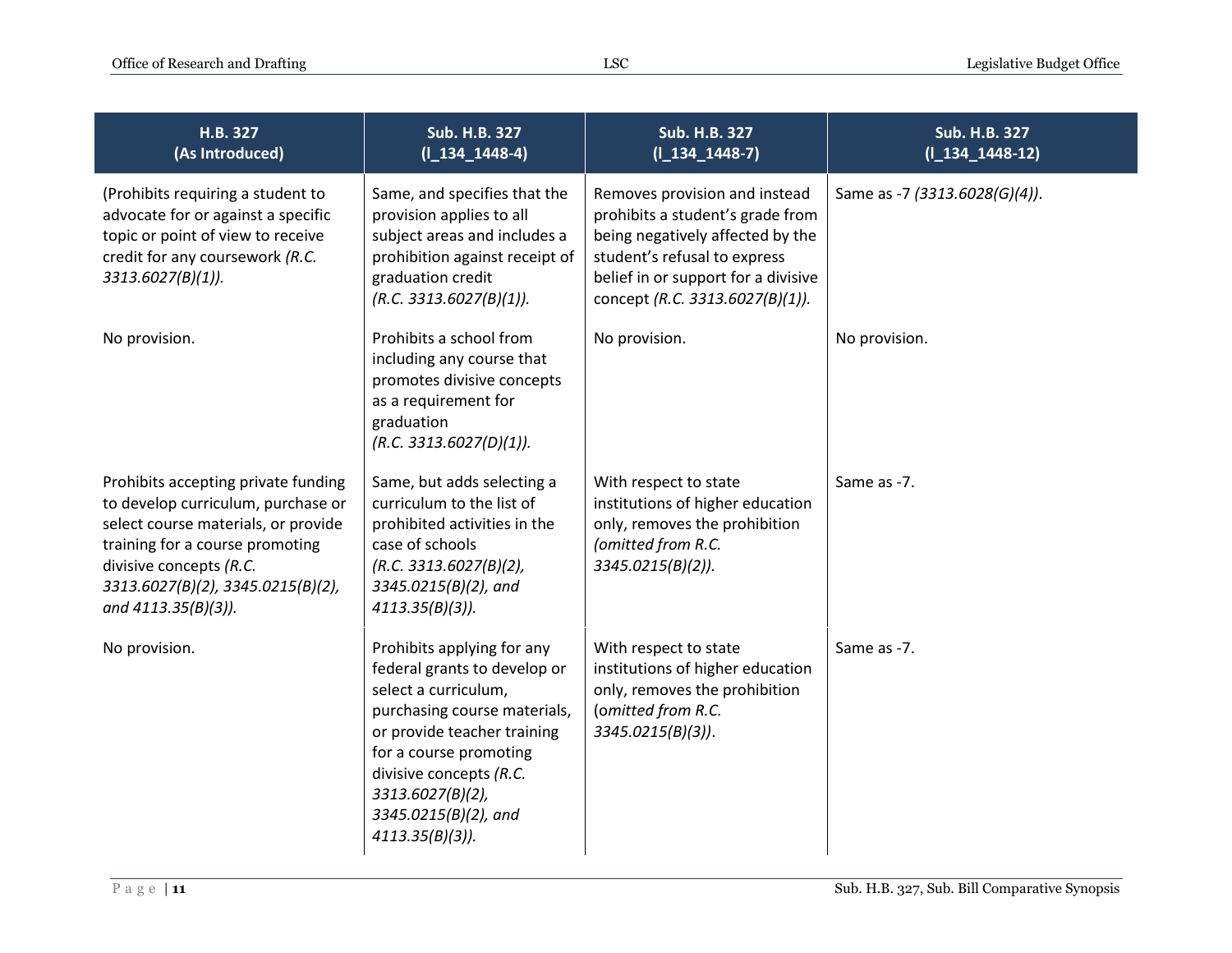| H.B. 327<br>(As Introduced) | <b>Sub. H.B. 327</b><br>$(I_134_1448-4)$                                                                                                                                                                                                                                                                                                                                                                                                                                                                                                     | Sub. H.B. 327<br>$(I_134_1448-7)$                                                                                                                                                                                                                                                                      | Sub. H.B. 327<br>$(I_134_1448-12)$ |
|-----------------------------|----------------------------------------------------------------------------------------------------------------------------------------------------------------------------------------------------------------------------------------------------------------------------------------------------------------------------------------------------------------------------------------------------------------------------------------------------------------------------------------------------------------------------------------------|--------------------------------------------------------------------------------------------------------------------------------------------------------------------------------------------------------------------------------------------------------------------------------------------------------|------------------------------------|
| No provision.               | Specifies that "no moneys<br>shall be expended in support<br>of teaching divisive<br>concepts"<br>(R.C. 3313.6027(B)(2),<br>3345.0215(B)(2), and<br>$4113.35(B)(3)$ ).                                                                                                                                                                                                                                                                                                                                                                       | Makes the following changes:<br>(1) Replaces "in support of<br>teaching" with "promoting";<br>(2) With respect to nonpublic<br>schools and state institutions<br>only, clarifies that no "state"<br>moneys shall be expended.<br>(R.C. 3313.6027(C),<br>3345.0215(B)(2) and (3), and<br>4113.35(B)(3). | Same as -7.                        |
| No provision.               | Prohibits a school or state<br>institution of higher<br>education from (1) penalizing<br>or discriminating against a<br>teacher, administrator, or<br>other school employee on<br>account of the teacher's,<br>administrator's, or other<br>school employee's refusal to<br>support, believe, or<br>otherwise assent to divisive<br>concepts or (2) requiring the<br>same to complete a<br>curriculum including divisive<br>concepts as a condition or<br>prerequisite of employment.<br>$(R.C. 3313.6027(B)(3)$ and<br>$3345.0215(B)(3)$ ). | Same as -4 (R.C.<br>3313.6027(B)(4) and<br>$3345.0215(B)(2)$ ).                                                                                                                                                                                                                                        | Same as -7.                        |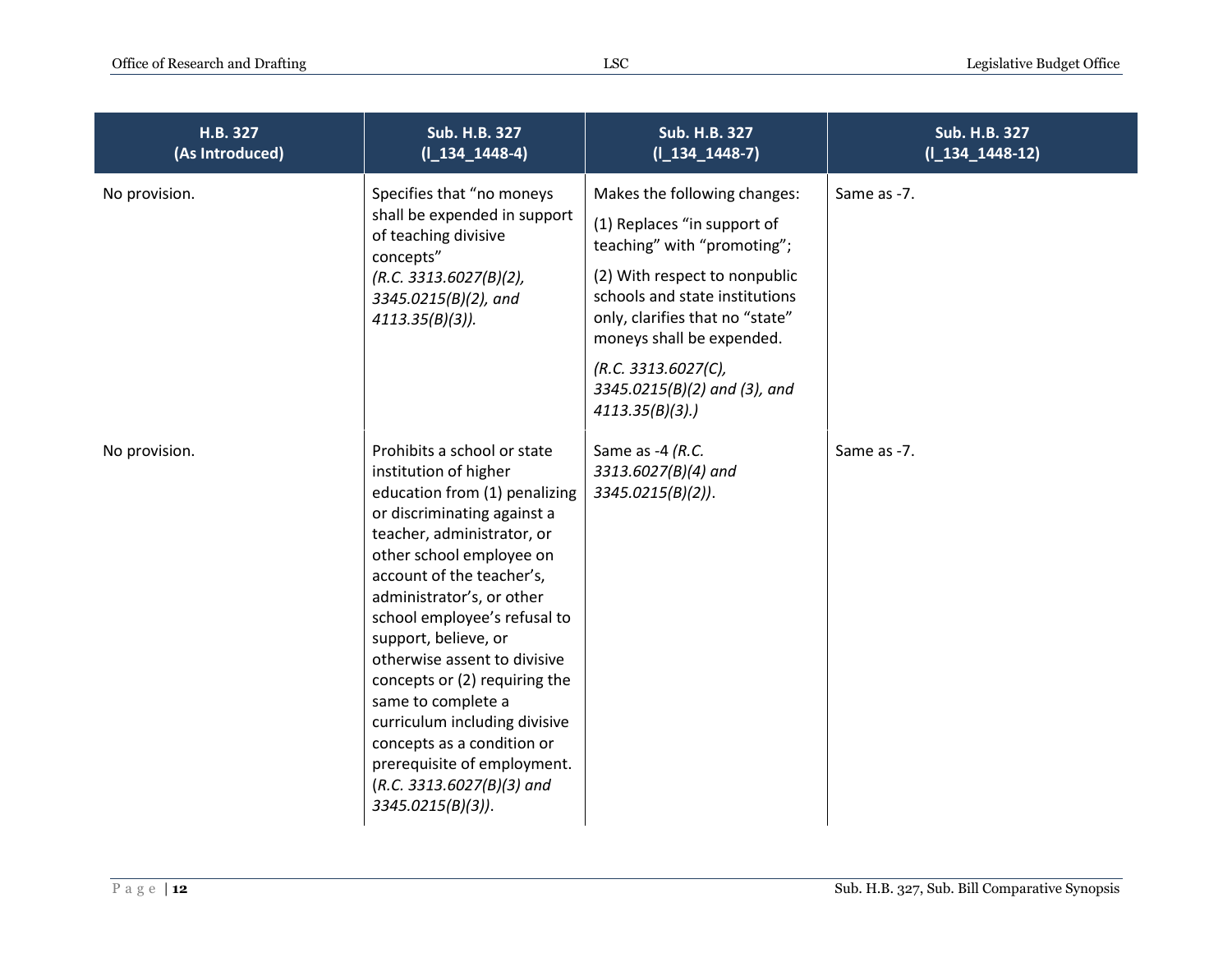| H.B. 327<br>(As Introduced) | Sub. H.B. 327<br>$(I_134_1448-4)$                                                                                                                                                                                    | Sub. H.B. 327<br>$(I_134_1448-7)$                                                                                                                                                                                                          | Sub. H.B. 327<br>$(I_134_1448-12)$                                                                                                                                                                                                                                                                                                                                                                                    |
|-----------------------------|----------------------------------------------------------------------------------------------------------------------------------------------------------------------------------------------------------------------|--------------------------------------------------------------------------------------------------------------------------------------------------------------------------------------------------------------------------------------------|-----------------------------------------------------------------------------------------------------------------------------------------------------------------------------------------------------------------------------------------------------------------------------------------------------------------------------------------------------------------------------------------------------------------------|
| No provision.               | Prohibits a state institution<br>of higher education from<br>including as part of new<br>student or freshman<br>orientation teaching,<br>instruction, or training on<br>divisive concepts (R.C.<br>3345.0215(B)(4)). | Same as -4, but relocated (R.C.<br>$3345.0215(B)(3)$ ).                                                                                                                                                                                    | Same as -7 (R.C. 3345.0216(B)(3)).                                                                                                                                                                                                                                                                                                                                                                                    |
| No provision.               | No provision.                                                                                                                                                                                                        | Prohibits a state institution of<br>higher education from requiring<br>a student to complete a course<br>containing divisive concepts as<br>a condition of selecting a major<br>in any undergraduate program<br>(R.C. 3345.0215(B)(3)(b)). | Same as -7 (R.C. 3345.0216(B)(3)(b)).                                                                                                                                                                                                                                                                                                                                                                                 |
| No provision.               | No provision.                                                                                                                                                                                                        | No provision.                                                                                                                                                                                                                              | Prohibits a state agency, school district,<br>community school, STEM school, or<br>school administrator from compelling or<br>requiring a teacher who is employed by<br>the board of education of a school district<br>or governing authority of a school to<br>discuss current events or widely debated<br>and currently controversial issues of<br>public policy or social affairs (R.C.<br>$3313.6028(C)(5)(a)$ ). |
| No provision.               | No provision.                                                                                                                                                                                                        | No provision.                                                                                                                                                                                                                              | Prohibits requiring or compelling teachers<br>to affirm a belief in the systemic nature of<br>racism, or like ideas, or in the multiplicity<br>or fluidity of gender identities, or like                                                                                                                                                                                                                              |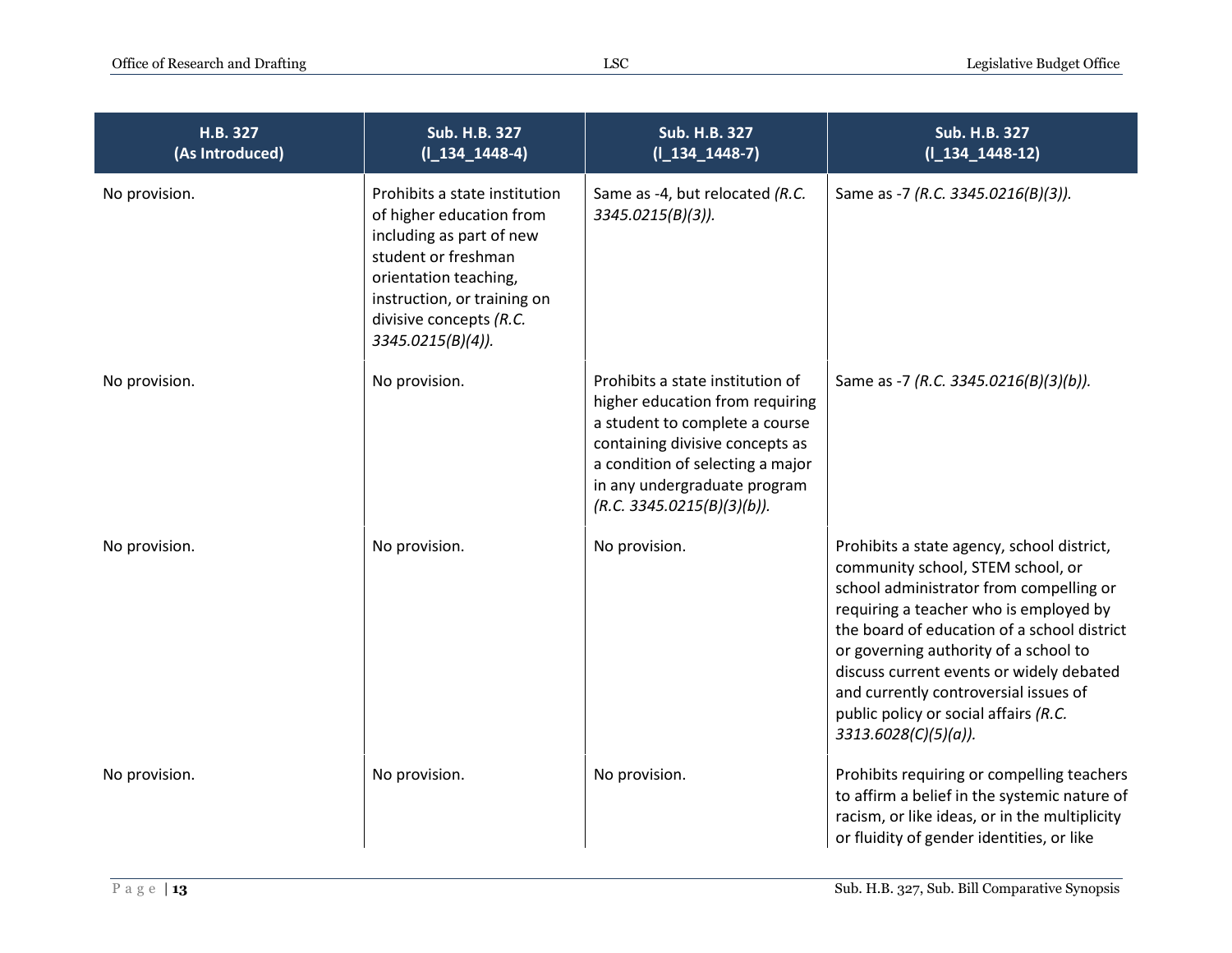| H.B. 327<br>(As Introduced)                       | Sub. H.B. 327<br>$(I_134_1448-4)$                                                                                                                                                                                                                                                                                                                                                                                                                                 | Sub. H.B. 327<br>$(I_134_1448-7)$                                                                                                                                                                  | <b>Sub. H.B. 327</b><br>$(I_134_1448-12)$                                                                                                                                                                                                                                                             |
|---------------------------------------------------|-------------------------------------------------------------------------------------------------------------------------------------------------------------------------------------------------------------------------------------------------------------------------------------------------------------------------------------------------------------------------------------------------------------------------------------------------------------------|----------------------------------------------------------------------------------------------------------------------------------------------------------------------------------------------------|-------------------------------------------------------------------------------------------------------------------------------------------------------------------------------------------------------------------------------------------------------------------------------------------------------|
|                                                   |                                                                                                                                                                                                                                                                                                                                                                                                                                                                   |                                                                                                                                                                                                    | ideas, against the teacher's sincerely held<br>religious or philosophical convictions (R.C.<br>3313.6028(C)(5)(c)).                                                                                                                                                                                   |
| No provision.                                     | No provision.                                                                                                                                                                                                                                                                                                                                                                                                                                                     | No provision.                                                                                                                                                                                      | Prohibits a teacher or school<br>administrator from approving for use,<br>make use of, or carry out standards,<br>curricula, lesson plans, textbooks,<br>instructional materials, or instructional<br>practices that serve to inculcate or<br>promote the prohibited concepts (R.C.<br>$3313.21(E)$ . |
| Responsibilities - Chancellor of Higher Education |                                                                                                                                                                                                                                                                                                                                                                                                                                                                   |                                                                                                                                                                                                    |                                                                                                                                                                                                                                                                                                       |
| No provision.                                     | If the Chancellor determines<br>through a confirmed report<br>that a state institution of<br>higher education violates the<br>bill's provisions, the<br>Department of Higher<br><b>Education must withhold</b><br>state share of instruction<br>funds until such time as the<br>institution complies in the<br>following amounts: (1) for a<br>first offense 25%, (2) for a<br>second offense 50%, and<br>(3) for a third offense 100%<br>(R.C. 3345.0215(C)(1)). | Replaces the -4 provision with a<br>complaint and appeals process<br>for alleged violations of<br>Academic Freedom (see<br>"Student Academic Freedom -<br>complaint, appeal, penalties"<br>below). | No provision.                                                                                                                                                                                                                                                                                         |
| No provision.                                     | Develop a policy that<br>complies with the bill's                                                                                                                                                                                                                                                                                                                                                                                                                 | Same as -4                                                                                                                                                                                         | Same as -4 (R.C. 3345.0216(E)(1)).                                                                                                                                                                                                                                                                    |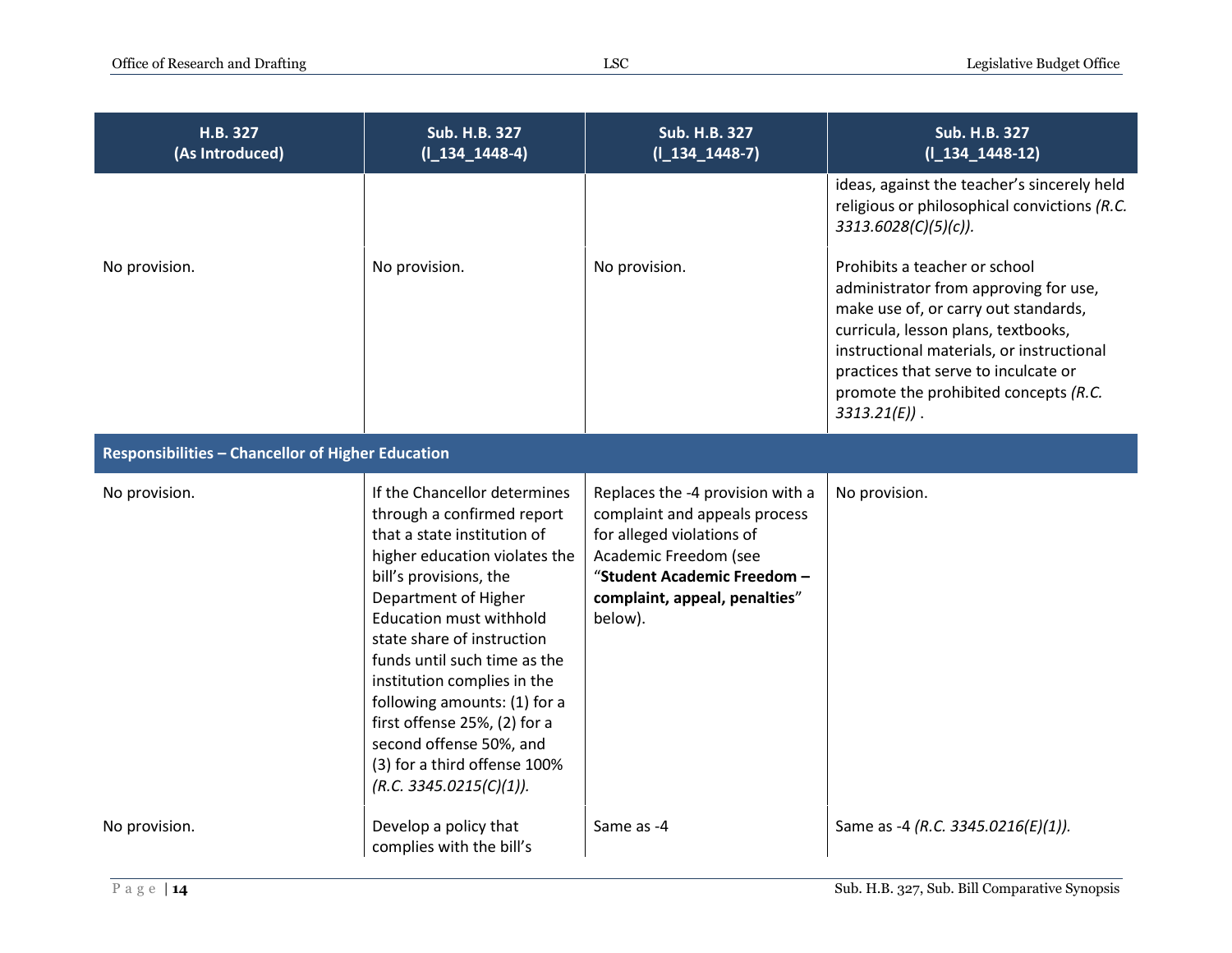| H.B. 327<br>(As Introduced)                                                           | <b>Sub. H.B. 327</b><br>$(I_134_1448-4)$                                                                                                                                                                                                                       | <b>Sub. H.B. 327</b><br>$(I_134_1448-7)$ | <b>Sub. H.B. 327</b><br>$(I_134_1448-12)$                                       |
|---------------------------------------------------------------------------------------|----------------------------------------------------------------------------------------------------------------------------------------------------------------------------------------------------------------------------------------------------------------|------------------------------------------|---------------------------------------------------------------------------------|
|                                                                                       | provisions and to the extent<br>appropriate, make it<br>substantially similar to the<br>policy developed by the<br>Department of<br><b>Administrative Services</b><br>(R.C. 3345.0215(E)(1)).                                                                  |                                          |                                                                                 |
| No provision.                                                                         | Establish rules for the<br>implementation and<br>enforcement of the policy<br>(R.C. 3345.0215(E)(2)).                                                                                                                                                          | Same as -4                               | Same as -4 (R.C. 3345.0216(E)(2)).                                              |
| No provision.                                                                         | Prepare a biennial report<br>that provides detailed<br>information on any<br>confirmed report of a<br>violation and submit it to the<br><b>General Assembly by</b><br>November 30 of each even-<br>numbered year, beginning in<br>2022 (R.C. 3345.0215(E)(3)). | Same as -4                               | Extends the first filing deadline to June 30<br>of 2024 (R.C. 3345.0216(E)(3)). |
| Responsibilities - Board of Trustees of each state institution of<br>higher education |                                                                                                                                                                                                                                                                |                                          |                                                                                 |
| No provision.                                                                         | Update policy on faculty<br>tenure to reflect the bill's<br>principles (R.C.<br>$3345.0215(C)(2)$ ).                                                                                                                                                           | Same as -4 (R.C. 3345.0215(C)).          | Same as -4 (R.C. 3345.0216(C)).                                                 |
|                                                                                       | Consider as a negative factor<br>in employment and tenure                                                                                                                                                                                                      | No provision.                            | No provision.                                                                   |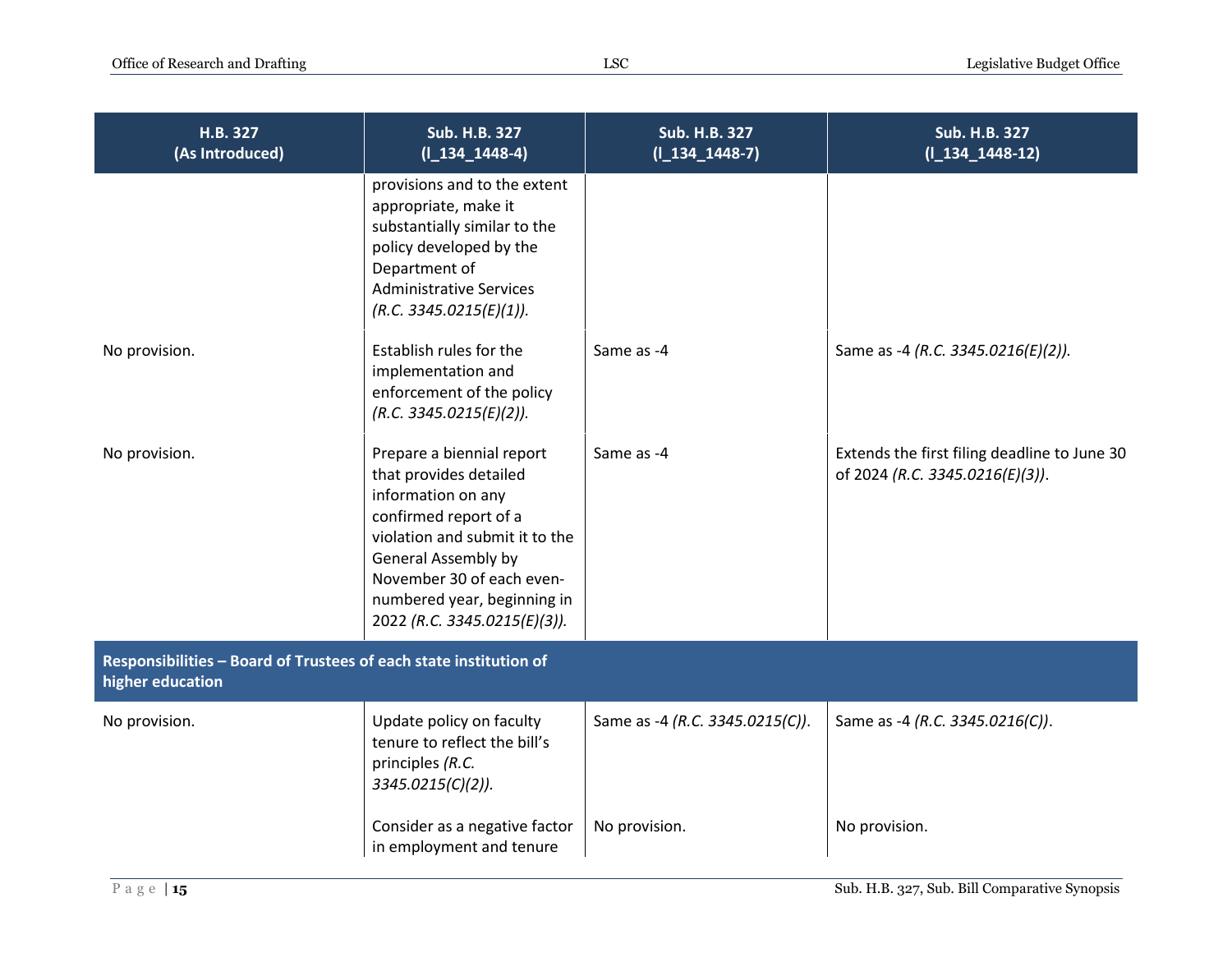| H.B. 327<br>(As Introduced) | <b>Sub. H.B. 327</b><br>$(I_134_1448-4)$                                                                                                                                                                                 | Sub. H.B. 327<br>$(I_134_1448-7)$                                                                                                                        | <b>Sub. H.B. 327</b><br>$(I_134_1448-12)$ |
|-----------------------------|--------------------------------------------------------------------------------------------------------------------------------------------------------------------------------------------------------------------------|----------------------------------------------------------------------------------------------------------------------------------------------------------|-------------------------------------------|
|                             | decisions any confirmed<br>reports that a faculty<br>member or other employee<br>knowingly or recklessly<br>violates the bill's provisions<br>(R.C. 3345.0215(C)(2)).                                                    |                                                                                                                                                          |                                           |
| No provision.               | Review grant programs and<br>identify any that may require<br>certification that a recipient<br>will not use funds to<br>promote divisive concepts<br>(R.C. 3345.0215(D)(1)).                                            | Same as -4<br>(R.C. 3345.0215(D)(1)).                                                                                                                    | Same as -4 (R.C. 3345.0216(D)).           |
| No provision.               | Review employee training<br>programs relating to<br>diversity or inclusion that<br>teaches, advocates, or<br>promotes divisive concepts to<br>ensure compliance with the<br>bill's provisions<br>(R.C. 3345.0215(D)(2)). | Applies to equity training in<br>addition to diversity or inclusion<br>training and removes "teaches"<br>from the prohibition (R.C.<br>3345.0215(D)(2)). | Same as -7 (R.C. 3345.0216(D)).           |
| No provision.               | Ensure compliance with the<br>bill's provisions by political<br>subdivision and employees<br>during work hours, and<br>contractors (R.C.<br>3345.0215(D)(3)).                                                            | Same as -4 (R.C.<br>3345.0215(D)(3)).                                                                                                                    | Same as -4 (R.C. 3345.0216(D)(3)).        |
| No provision.               | Encourage employees not to<br>judge each other based on<br>their color, race, ethnicity,                                                                                                                                 | Same as -4 (R.C.<br>3345.0215(D)(4)).                                                                                                                    | Same as -4 (R.C. 3345.0216(D)(4)).        |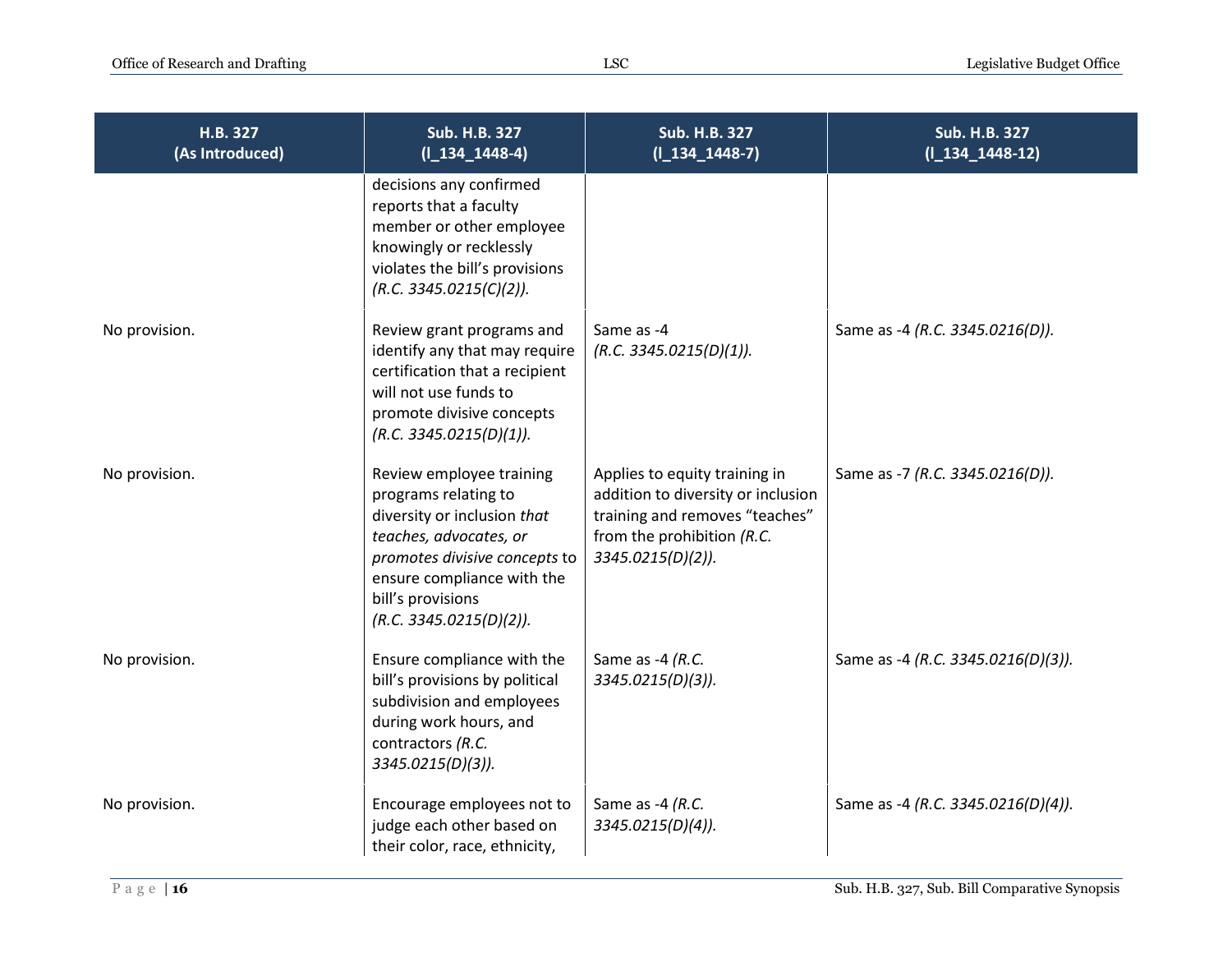| H.B. 327<br>(As Introduced)                                                                                                                                                                                                                                 | <b>Sub. H.B. 327</b><br>$(I_134_1448-4)$                                                                                                                                                                                                   | Sub. H.B. 327<br>$(I_134_1448-7)$                                                                                | <b>Sub. H.B. 327</b><br>$(I_134_1448-12)$ |  |
|-------------------------------------------------------------------------------------------------------------------------------------------------------------------------------------------------------------------------------------------------------------|--------------------------------------------------------------------------------------------------------------------------------------------------------------------------------------------------------------------------------------------|------------------------------------------------------------------------------------------------------------------|-------------------------------------------|--|
|                                                                                                                                                                                                                                                             | sex, or any other<br>characteristic protected by<br>federal or state law (R.C.<br>3345.0215(D)(4)).                                                                                                                                        |                                                                                                                  |                                           |  |
| No provision.                                                                                                                                                                                                                                               | If a contracted entity<br>promotes divisive concepts<br>and violates a public<br>contract, evaluate whether<br>to pursue debarment of<br>contractor<br>(R.C. 4113.35(D)(2)).                                                               | Same as -4 (R.C.<br>3345.0215(D)(2)).                                                                            | Same as -4 (R.C. 3345.0216(D)(2)).        |  |
| No provision.                                                                                                                                                                                                                                               | Issue to all employees the<br>policy developed by the<br>Chancellor, annually review<br>and assess compliance, and<br>submit a report to the<br>Department of Higher<br>Education regarding that<br>compliance (R.C.<br>$4113.35(D)(4)$ ). | Same as -4 (R.C.<br>3345.0215(D)(5)).                                                                            | Same as -4 (R.C. 3345.0216(D)(5)).        |  |
| Responsibilities - Superintendent of Public Instruction                                                                                                                                                                                                     |                                                                                                                                                                                                                                            |                                                                                                                  |                                           |  |
| In the event that a district or school<br>knowingly violates the bill's<br>provisions, withhold state funding<br>from the district or school until the<br>Department of Education<br>determines the district or school is<br>compliant (R.C. 3313.6027(C)). | Similar, but: (1) requires a<br>confirmed report from a<br>student, parent, teacher, or<br>community member, (2)<br>reduces standard from<br>knowing to reckless,<br>(3) reduces funding by 25%<br>for a first offense, 50% for a          | Same as -4, except specifies<br>that withholding of funds is<br>effective immediately (R.C.<br>3313.6027(C)(2)). | No provision.                             |  |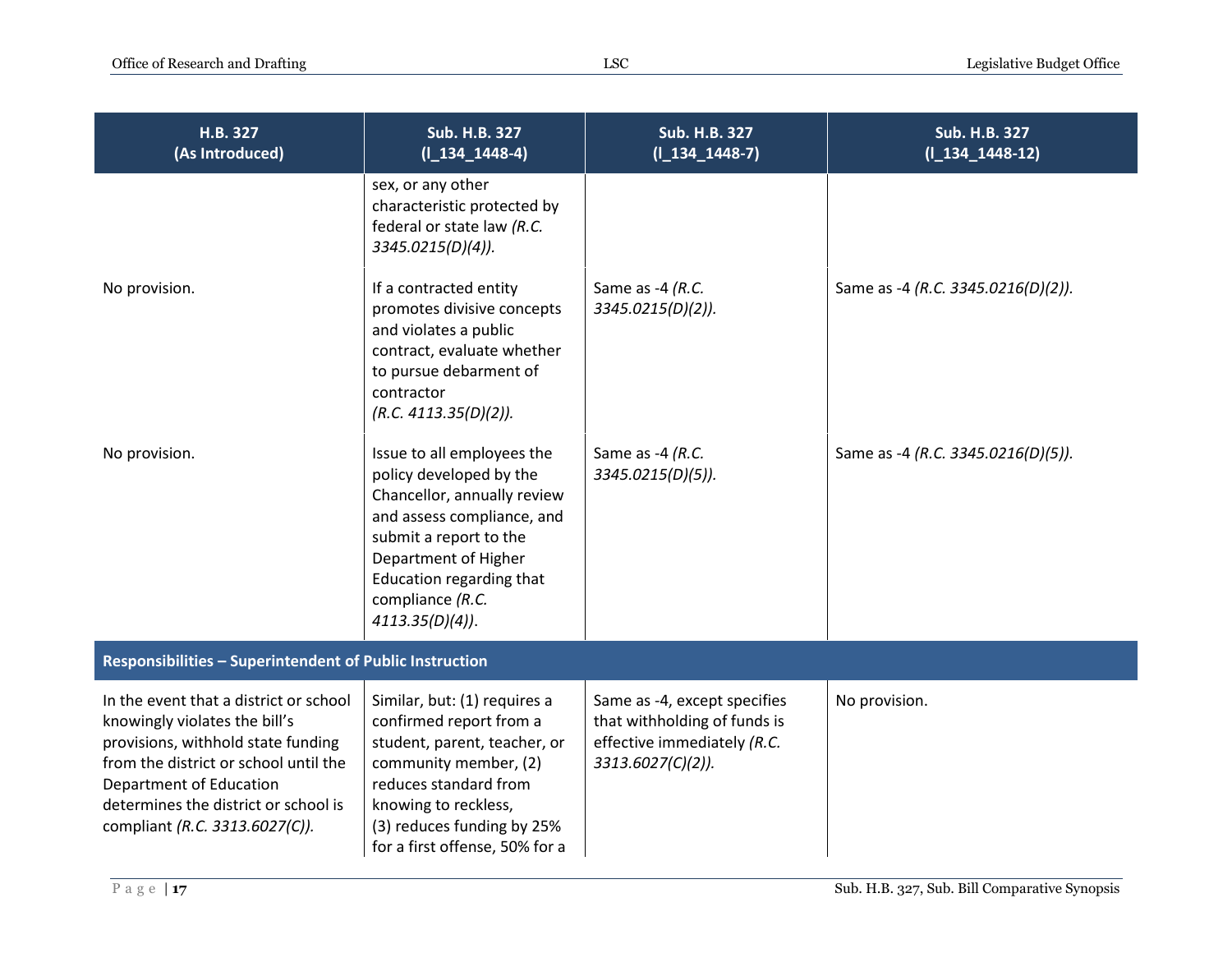| H.B. 327<br>(As Introduced)                        | Sub. H.B. 327<br>$(I_134_1448-4)$                                                                                                                                                                            | <b>Sub. H.B. 327</b><br>$(I_134_1448-7)$                                                                                                           | Sub. H.B. 327<br>$(I_134_1448-12)$                                                                                                                                   |
|----------------------------------------------------|--------------------------------------------------------------------------------------------------------------------------------------------------------------------------------------------------------------|----------------------------------------------------------------------------------------------------------------------------------------------------|----------------------------------------------------------------------------------------------------------------------------------------------------------------------|
|                                                    | second offense, and 100%<br>for a third offense, and (4)<br>makes the state<br>Superintendent also<br>responsible for determining<br>when a district or school is<br>compliant (R.C.<br>$3313.6027(C)(1)$ ). |                                                                                                                                                    |                                                                                                                                                                      |
| No provision.                                      | No provision.                                                                                                                                                                                                | Restores withheld funds<br>according to the following<br>schedule:                                                                                 | No provision.                                                                                                                                                        |
|                                                    |                                                                                                                                                                                                              | (1) A school that corrects a<br>violation within ten days -<br>100% refund;                                                                        |                                                                                                                                                                      |
|                                                    |                                                                                                                                                                                                              | (2) A school that corrects a<br>violation in 11-30 days $-50\%$<br>refund;<br>(3) A school that does not<br>correct within 30 days - no<br>refund. |                                                                                                                                                                      |
|                                                    |                                                                                                                                                                                                              | (R.C. 3313.6027(C)(2)).                                                                                                                            |                                                                                                                                                                      |
| <b>Responsibilities - State Board of Education</b> |                                                                                                                                                                                                              |                                                                                                                                                    |                                                                                                                                                                      |
| No provision.                                      | In the event the State Board<br>determines through a                                                                                                                                                         | Same as -4<br>(R.C.3313.6027(C)(3)).                                                                                                               | Modifies the disciplinary procedure as<br>follows:                                                                                                                   |
|                                                    | confirmed report that a<br>teacher, principal, or school<br>district superintendent<br>knowingly or recklessly<br>violates the bill's provisions:                                                            |                                                                                                                                                    | (1) The State Board must investigate each<br>report (rather than "confirmed report")<br>alleging that a teacher, school<br>administrator, or district superintendent |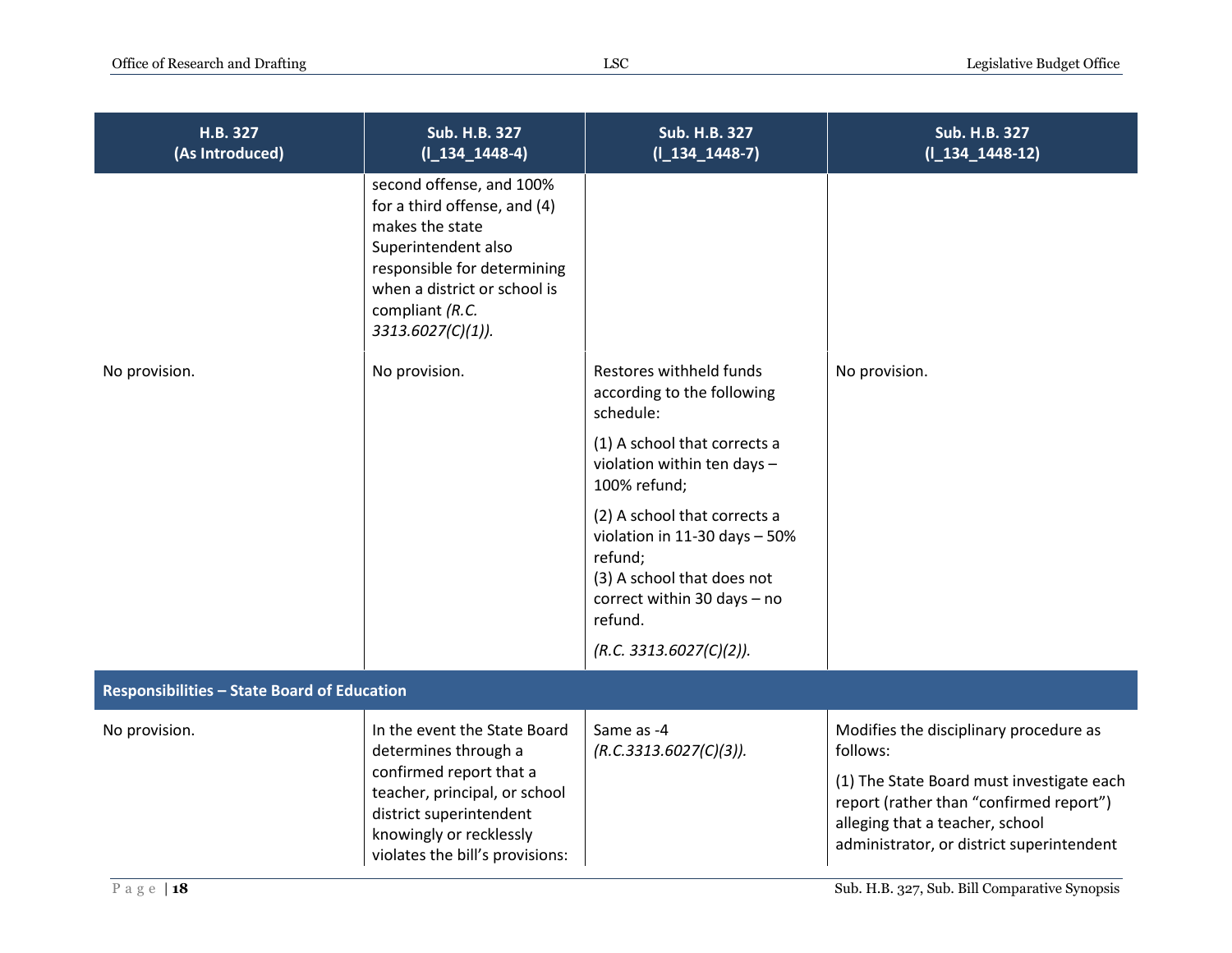| H.B. 327<br>(As Introduced) | <b>Sub. H.B. 327</b><br>$(1_134_1448-4)$                                                                                                                                                                                                                                                                                                                                                                | <b>Sub. H.B. 327</b><br>$(I_134_1448-7)$                                                                                                                                                                                                                                                                                                                                                                                                    | Sub. H.B. 327<br>$(I_134_1448-12)$                                                                                                                                                                                                                                                                                                                                                                                                                                                                                                                               |
|-----------------------------|---------------------------------------------------------------------------------------------------------------------------------------------------------------------------------------------------------------------------------------------------------------------------------------------------------------------------------------------------------------------------------------------------------|---------------------------------------------------------------------------------------------------------------------------------------------------------------------------------------------------------------------------------------------------------------------------------------------------------------------------------------------------------------------------------------------------------------------------------------------|------------------------------------------------------------------------------------------------------------------------------------------------------------------------------------------------------------------------------------------------------------------------------------------------------------------------------------------------------------------------------------------------------------------------------------------------------------------------------------------------------------------------------------------------------------------|
|                             | (1) for a first offense issue an<br>official licensure<br>admonishment, (2) for a<br>second offense suspend<br>licensure for a period of time<br>determined by the State<br>Board based on severity and<br>circumstances, or (3) for a<br>third offense, revoke<br>licensure for a period of time<br>determined by the State<br>Board based on severity and<br>circumstances<br>(R.C. 3313.6027(C)(2)). |                                                                                                                                                                                                                                                                                                                                                                                                                                             | knowingly or recklessly violates the bill's<br>provisions;<br>(2) The State Board must offer an<br>administrative hearing.<br>(3) If the State Board finds that the<br>accused violated the bill's provisions, the<br>State Board must issue an adjudication<br>order in accordance with the<br>Administrative Procedure Act taking the<br>licensure actions provided for in the -4,<br>except that for a third offense the<br>revocation must be for at least one year.<br>(R.C. 3313.6028(D)). See also R.C. 119.01<br>to 119.13 and 119.06, none in the bill. |
| No provision.               | No provision.                                                                                                                                                                                                                                                                                                                                                                                           | Provides the following:<br>(1) A confirmed report<br>regarding a single classroom<br>shall be considered one offense<br>of knowing and reckless<br>promotion of divisive concepts<br>(regardless of the number of<br>reports submitted regarding<br>that classroom); and<br>(2) If confirmed reports have<br>been submitted in multiple<br>classes or multiple buildings for<br>the same teacher, each is<br>considered a separate offense. | Substantively same as -7 (R.C.<br>3313.6028(D)(4)).                                                                                                                                                                                                                                                                                                                                                                                                                                                                                                              |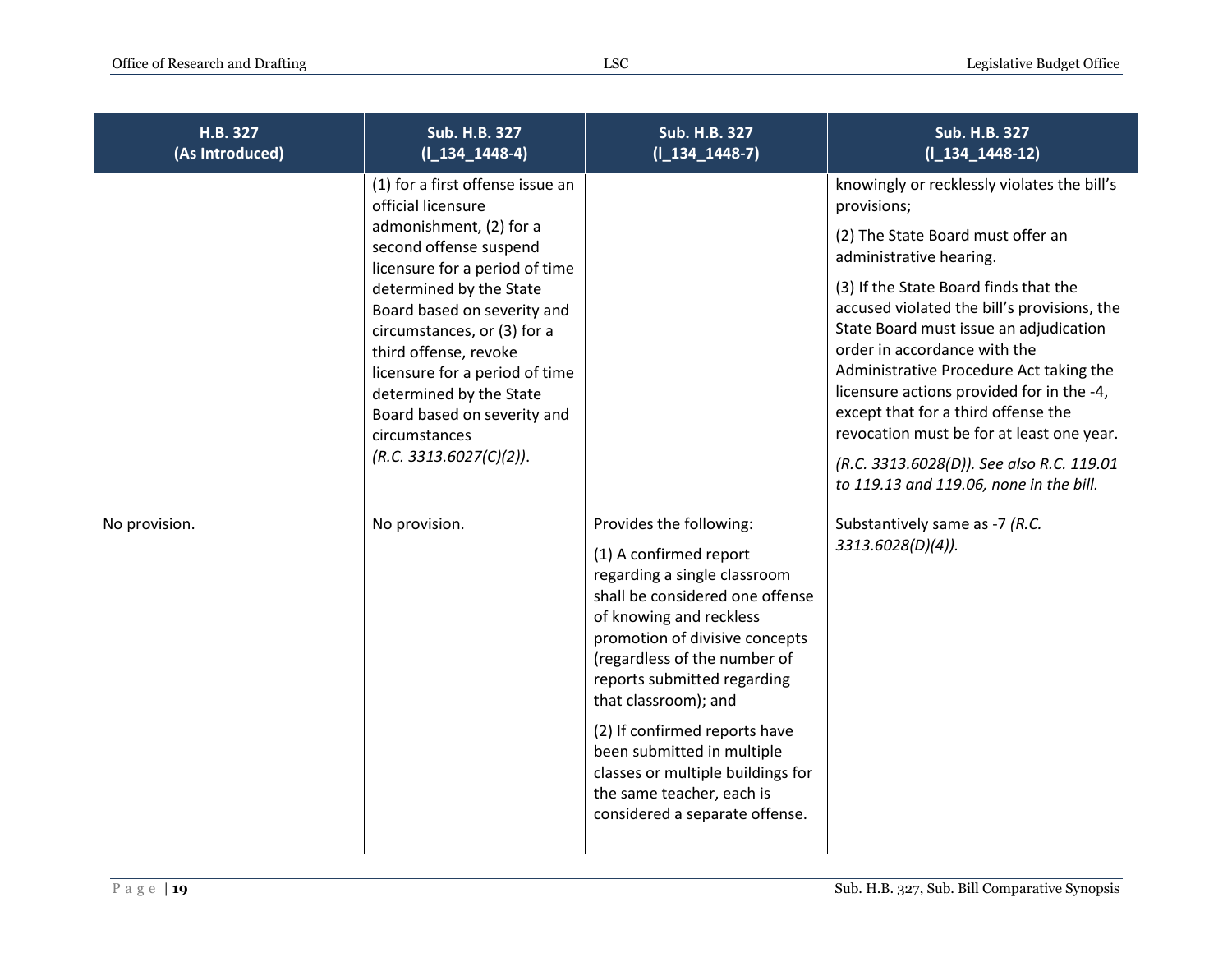| H.B. 327<br>(As Introduced)                                                                                                                           | Sub. H.B. 327<br>$(I_134_1448-4)$                                                                                                                                                                                                                                                      | <b>Sub. H.B. 327</b><br>$(I_134_1448-7)$                                                                                                                                                         | <b>Sub. H.B. 327</b><br>$(I_134_1448-12)$                                                                                                                                |
|-------------------------------------------------------------------------------------------------------------------------------------------------------|----------------------------------------------------------------------------------------------------------------------------------------------------------------------------------------------------------------------------------------------------------------------------------------|--------------------------------------------------------------------------------------------------------------------------------------------------------------------------------------------------|--------------------------------------------------------------------------------------------------------------------------------------------------------------------------|
|                                                                                                                                                       |                                                                                                                                                                                                                                                                                        | (R.C.3313.6027(C)(3), last<br>paragraph).                                                                                                                                                        |                                                                                                                                                                          |
| Permits the State Board to adopt<br>rules regarding implementation of<br>and monitoring compliance with the<br>bill's provisions (R.C. 3313.6027(E)). | Makes mandatory the<br>adoption of rules<br>(R.C. 3313.6027(E)(1)).                                                                                                                                                                                                                    | Same as -4<br>(R.C. 3313.6027(E)(1)).                                                                                                                                                            | Same as -4 (R.C. 3313.6027(E)(1)).                                                                                                                                       |
| No provision.                                                                                                                                         | No provision.                                                                                                                                                                                                                                                                          | No provision.                                                                                                                                                                                    | Specifies that if a teacher is teaching<br>multiple sections or different sections,<br>each section or class is considered a<br>separate offense (R.C. 3313.6028(C)(3)). |
| No provision.                                                                                                                                         | Prohibits the State Board<br>from adopting any model<br>curriculum, standards,<br>professional development<br>resources, etc., regarding<br>concepts that are divisive<br>(R.C. 3313.6027(E)(2)).                                                                                      | Same as -4<br>(R.C. 3313.6027(E)(2)).                                                                                                                                                            | Same as -4 (R.C. 3313.6028(F)).                                                                                                                                          |
| No provision.                                                                                                                                         | Requires the State Board to<br>prepare an annual report<br>with detailed information on<br>confirmed reports and a<br>copy of each complaint filed<br>and (2) Submit the report to<br>the General Assembly by<br>June 30 of each year,<br>beginning in 2022<br>(R.C. 3313.6027(E)(3)). | Substantially similar; however,<br>replaces "complaint" with "civil<br>action" and specifies the<br>confirmed report should be<br>described rather than<br>submitted.<br>(R.C. 3313.6027(E)(3)). | Extends the first filing deadline to June 30<br>of 2023 (R.C. 3313.6028(F)(3)).                                                                                          |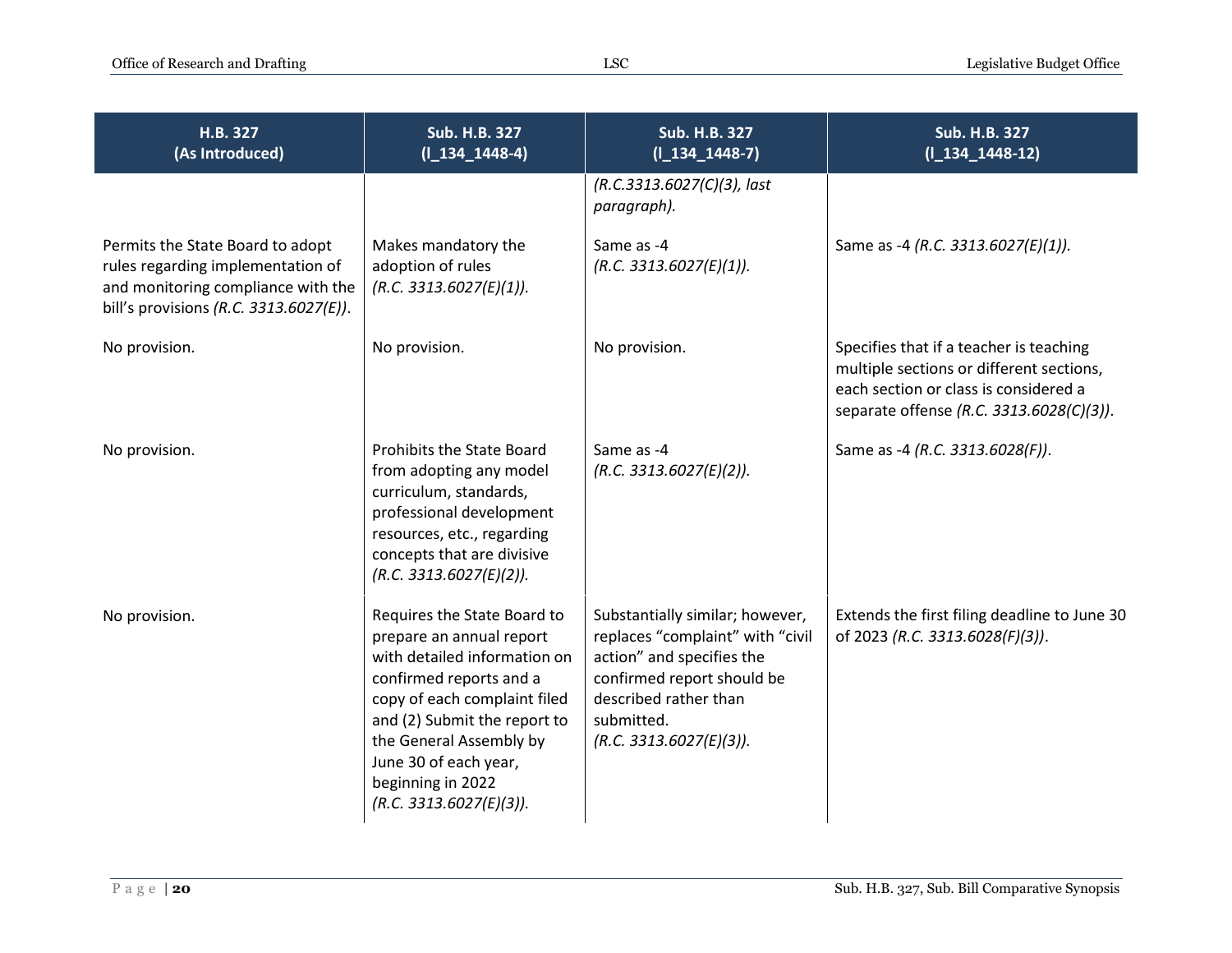| H.B. 327<br>(As Introduced)                                                                                                               | <b>Sub. H.B. 327</b><br>$(I_134_1448-4)$ | <b>Sub. H.B. 327</b><br>$(I_134_1448-7)$                                                     | <b>Sub. H.B. 327</b><br>$(I_134_1448-12)$                                                                                                                                                                                                                                                                                                                                                                                                                                                                                                                                                                                                                   |
|-------------------------------------------------------------------------------------------------------------------------------------------|------------------------------------------|----------------------------------------------------------------------------------------------|-------------------------------------------------------------------------------------------------------------------------------------------------------------------------------------------------------------------------------------------------------------------------------------------------------------------------------------------------------------------------------------------------------------------------------------------------------------------------------------------------------------------------------------------------------------------------------------------------------------------------------------------------------------|
| No provision.                                                                                                                             | No provision.                            | Waives immunity from liability<br>in damages in a civil action (R.C.<br>$3313.6028(D)(2)$ ). | No provision.                                                                                                                                                                                                                                                                                                                                                                                                                                                                                                                                                                                                                                               |
| Responsibilities - District Boards of Education and School<br>Governing Authorities (partisan and nonpartisan activities for<br>students) |                                          |                                                                                              |                                                                                                                                                                                                                                                                                                                                                                                                                                                                                                                                                                                                                                                             |
| No provision.                                                                                                                             | No provision.                            | No provision.                                                                                | Requires each school district board or<br>other public school governing authority to<br>annually adopt a policy approving a list of<br>balanced partisan and nonpartisan<br>activities that are consistent with the bill's<br>code of conduct provisions and do not<br>promote one opportunity over the other<br>$(R.C. 3313.6028(C)(6)(a))$ . <sup>3</sup><br>Permits a school district, school, or<br>teacher to require a student to<br>participate in a political campaign,<br>lobbying effort, or practicum involving<br>social or public policy provided the<br>student selects from the approved list of<br>opportunities (R.C. 3313.6028(C)(6)(b)). |

<sup>&</sup>lt;sup>3</sup> R.C. 3313.6028 applies to community schools and STEM schools through references in R.C. 3314.03(A)(11)(d) and 3326.11.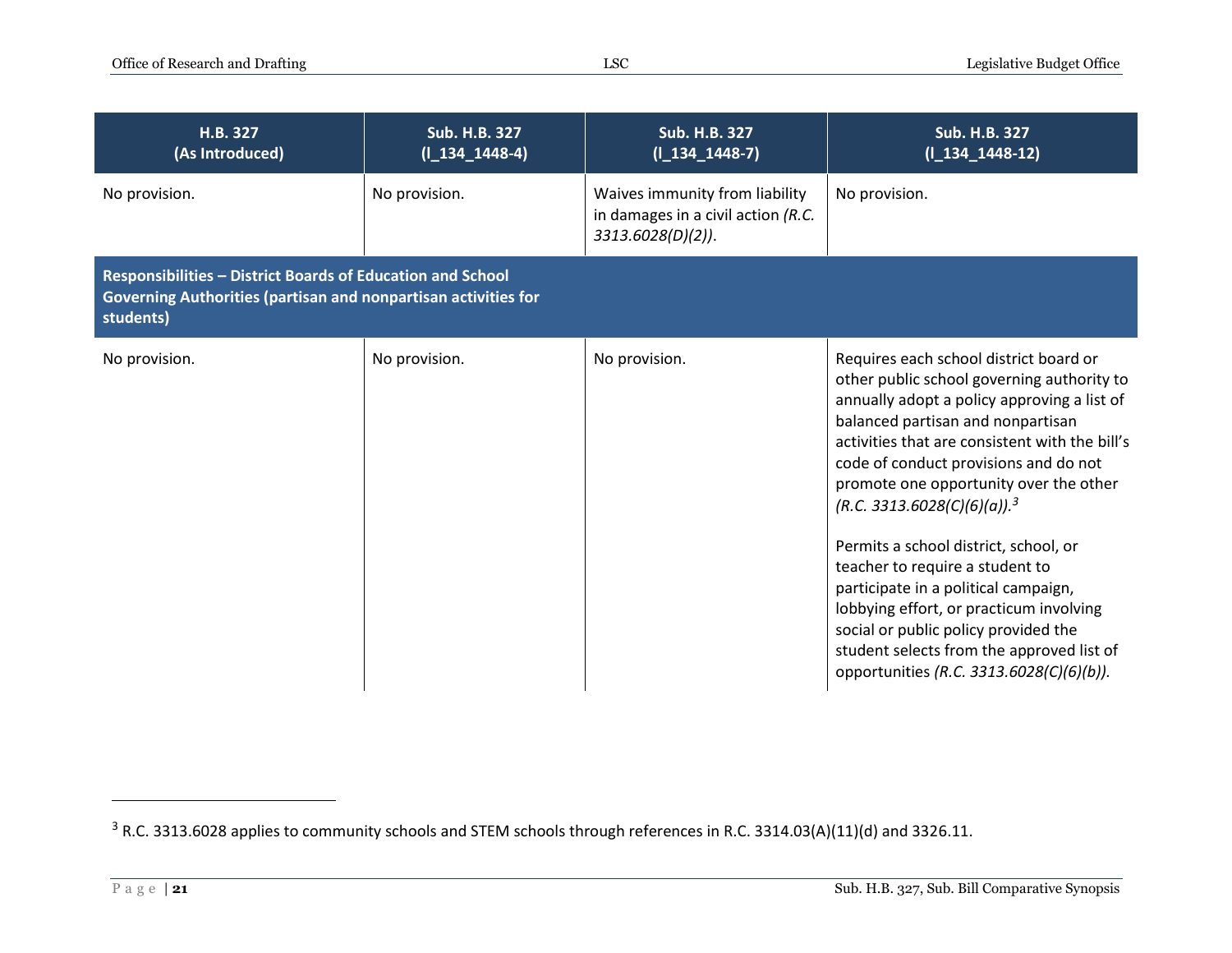| H.B. 327<br>(As Introduced)                                                   | <b>Sub. H.B. 327</b><br>$(I_134_1448-4)$                                                                                                                                                                               | Sub. H.B. 327<br>$(I_134_1448-7)$                                                                                                                                               | Sub. H.B. 327<br>$(1_134_1448-12)$ |
|-------------------------------------------------------------------------------|------------------------------------------------------------------------------------------------------------------------------------------------------------------------------------------------------------------------|---------------------------------------------------------------------------------------------------------------------------------------------------------------------------------|------------------------------------|
| Responsibilities - the legislative authority of each political<br>subdivision |                                                                                                                                                                                                                        |                                                                                                                                                                                 |                                    |
| No provision.                                                                 | Review grant programs and<br>identify any that may require<br>certification that a recipient<br>will not use funds to<br>promote divisive concepts<br>(R.C. 4113.35(D)(1)).                                            | Same as -4 (R.C. 4113.35(D)(1)).                                                                                                                                                | Same as -4.                        |
| No provision.                                                                 | Review employee training<br>programs relating to<br>diversity or inclusion that<br>teaches, advocates, or<br>promotes divisive concepts to<br>ensure compliance with the<br>bill's provisions<br>(R.C. 4113.35(D)(2)). | Applies to equity training in<br>addition to diversity or inclusion<br>training and removes "teaches"<br>from the prohibition.<br>(R.C. 4113.35(C)(2) and (D)(2)). <sup>4</sup> | Same as -4.                        |
| No provision.                                                                 | Ensure compliance with the<br>bill's provisions by political<br>subdivision and employees<br>during work hours, and<br>contractors (R.C.<br>$4113.35(D)(3)$ ).                                                         | Same as -4 (R.C. 4113.35(D)(3)).                                                                                                                                                | Same as -4.                        |

<sup>&</sup>lt;sup>4</sup> Note, this change is also reflected in the agency head responsibilities (not included in this comparison because the provisions do not differ across versions).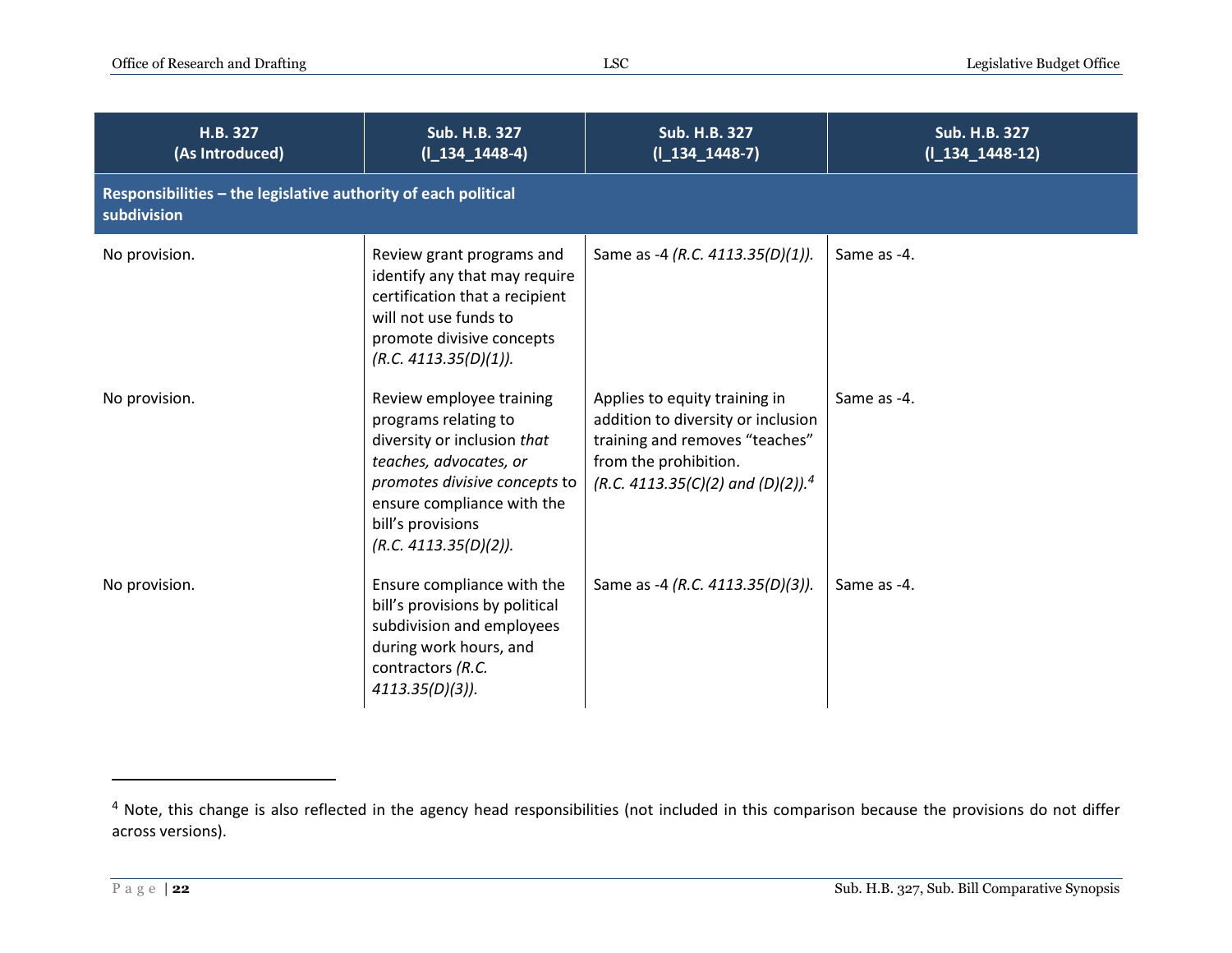| H.B. 327<br>(As Introduced)                                     | <b>Sub. H.B. 327</b><br>$(I_134_1448-4)$                                                                                                                                                                                                                                            | Sub. H.B. 327<br>$(I_134_1448-7)$ | Sub. H.B. 327<br>$(I_134_1448-12)$ |
|-----------------------------------------------------------------|-------------------------------------------------------------------------------------------------------------------------------------------------------------------------------------------------------------------------------------------------------------------------------------|-----------------------------------|------------------------------------|
| No provision.                                                   | Encourage employees not to<br>judge each other based on<br>their color, race, ethnicity,<br>sex, or any other<br>characteristic protected by<br>federal or state law (R.C.<br>$4113.35(D)(4)$ ).                                                                                    | Same as -4 (R.C. 4113.35(D)(4)).  | Same as -4.                        |
| No provision.                                                   | If a contracted entity<br>promotes divisive concepts<br>and violates a public<br>contract, evaluate whether<br>to pursue debarment of<br>contractor<br>(R.C. 4113.35(D)(2)).                                                                                                        | Same as -4 (R.C. 4113.35(D)(2)).  | Same as -4.                        |
| No provision.                                                   | Issue to all employees the<br>policy developed by the<br>Department of<br>Administrative Services,<br>annually review and assess<br>compliance, and submit a<br>report to the Department of<br><b>Administrative Services</b><br>regarding that compliance<br>(R.C. 4113.35(D)(4)). | Same as -4 (R.C. 4113.35(D)(5)).  | Same as -4.                        |
| <b>Responsibilities - Department of Administrative Services</b> |                                                                                                                                                                                                                                                                                     |                                   |                                    |
| No specific provision.                                          | Include political subdivision<br>employees in its policy (R.C.<br>$4113.35(E)(1)$ ).                                                                                                                                                                                                | Same as -4 (R.C. 4113.35(E)(1)).  | Same as -4                         |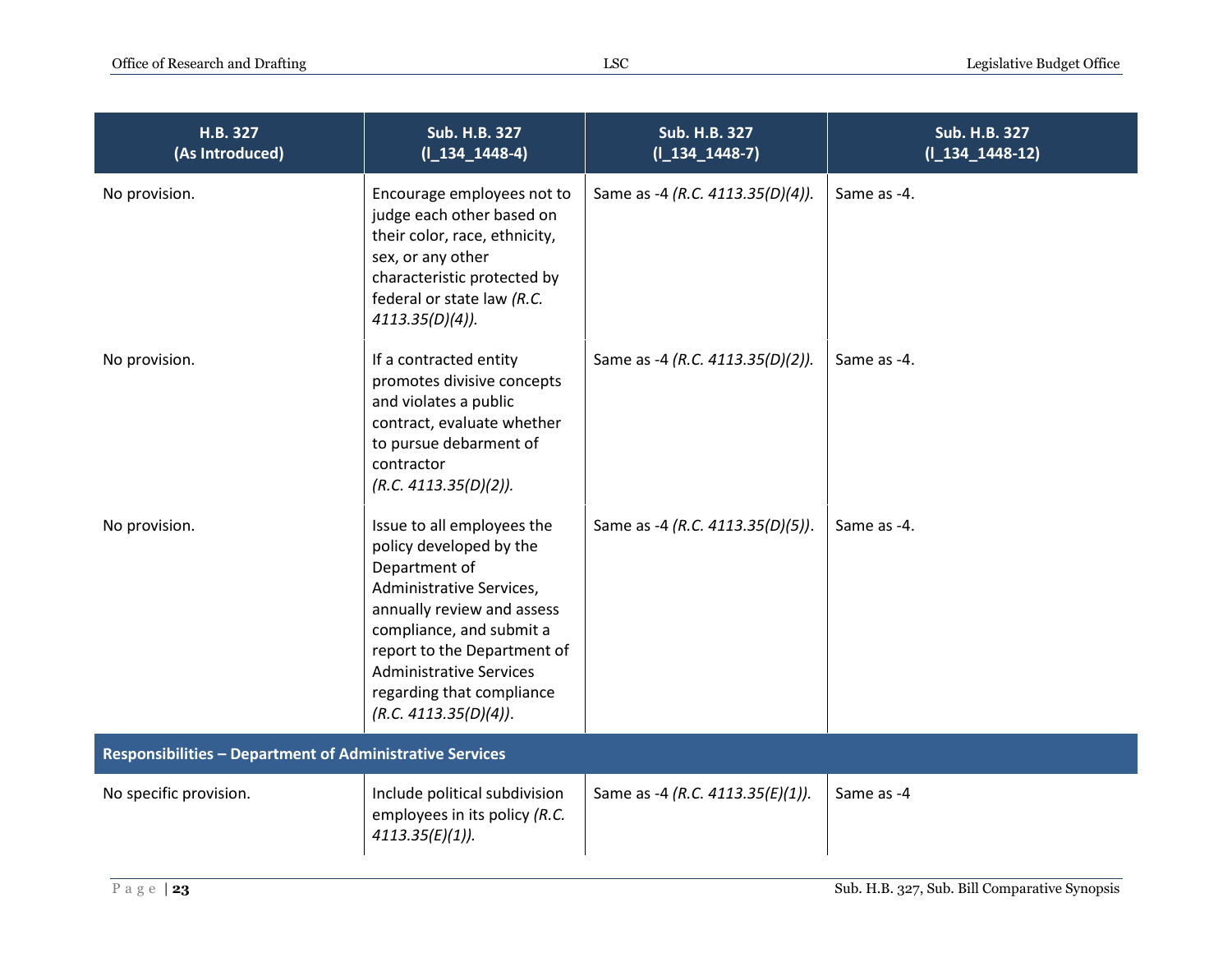| H.B. 327<br>(As Introduced)                                      | <b>Sub. H.B. 327</b><br>$(I_134_1448-4)$                                                                                                                                                                                                        | <b>Sub. H.B. 327</b><br>$(I_134_1448-7)$                                                                                                                                                    | <b>Sub. H.B. 327</b><br>$(11341448-12)$                                       |
|------------------------------------------------------------------|-------------------------------------------------------------------------------------------------------------------------------------------------------------------------------------------------------------------------------------------------|---------------------------------------------------------------------------------------------------------------------------------------------------------------------------------------------|-------------------------------------------------------------------------------|
| No provision.                                                    | Prepare a biennial report<br>regarding compliance by<br>state and political<br>subdivision employees and<br>submit it to the General<br>Assembly by November 30 of<br>each even-numbered year,<br>beginning in 2022 (R.C.<br>$4113.35(E)(3)$ ). | Same as -4 (R.C. 4113.35(E)(5)).                                                                                                                                                            | Extends the first filing deadline to June 30<br>of 2024 (R.C. 4113.35(E)(3)). |
| No provision.                                                    | No provision.                                                                                                                                                                                                                                   | Submit proposed policy to<br>JCARR (R.C. 4113.35(E)(2)).                                                                                                                                    | Same as -7 (R.C. 4113.35(E)(2)).                                              |
| No provision.                                                    | No provision.                                                                                                                                                                                                                                   | Once approved by JCARR make<br>policy available to political<br>subdivisions for voluntary use<br>(R.C. 4113.35(E)(3)). (See<br>below.)                                                     | Same as -7 (R.C. 4113.35(E)(3)).                                              |
| Responsibilities - Joint Committee on Agency Rule Review (JCARR) |                                                                                                                                                                                                                                                 |                                                                                                                                                                                             |                                                                               |
| No provision.                                                    | No provision.                                                                                                                                                                                                                                   | When the Department of<br>Administrative Services submits<br>its proposed policy, JCARR must<br>do both of the following:<br>(1) Hold at least one public<br>hearing at which testimony may | Same as -7 (R.C. 4113.35(E)).                                                 |
|                                                                  |                                                                                                                                                                                                                                                 | be presented;                                                                                                                                                                               |                                                                               |
|                                                                  |                                                                                                                                                                                                                                                 | (2) Vote to determine whether<br>to approve the policy.                                                                                                                                     |                                                                               |
|                                                                  |                                                                                                                                                                                                                                                 | (R.C. 4113.35(E)).                                                                                                                                                                          |                                                                               |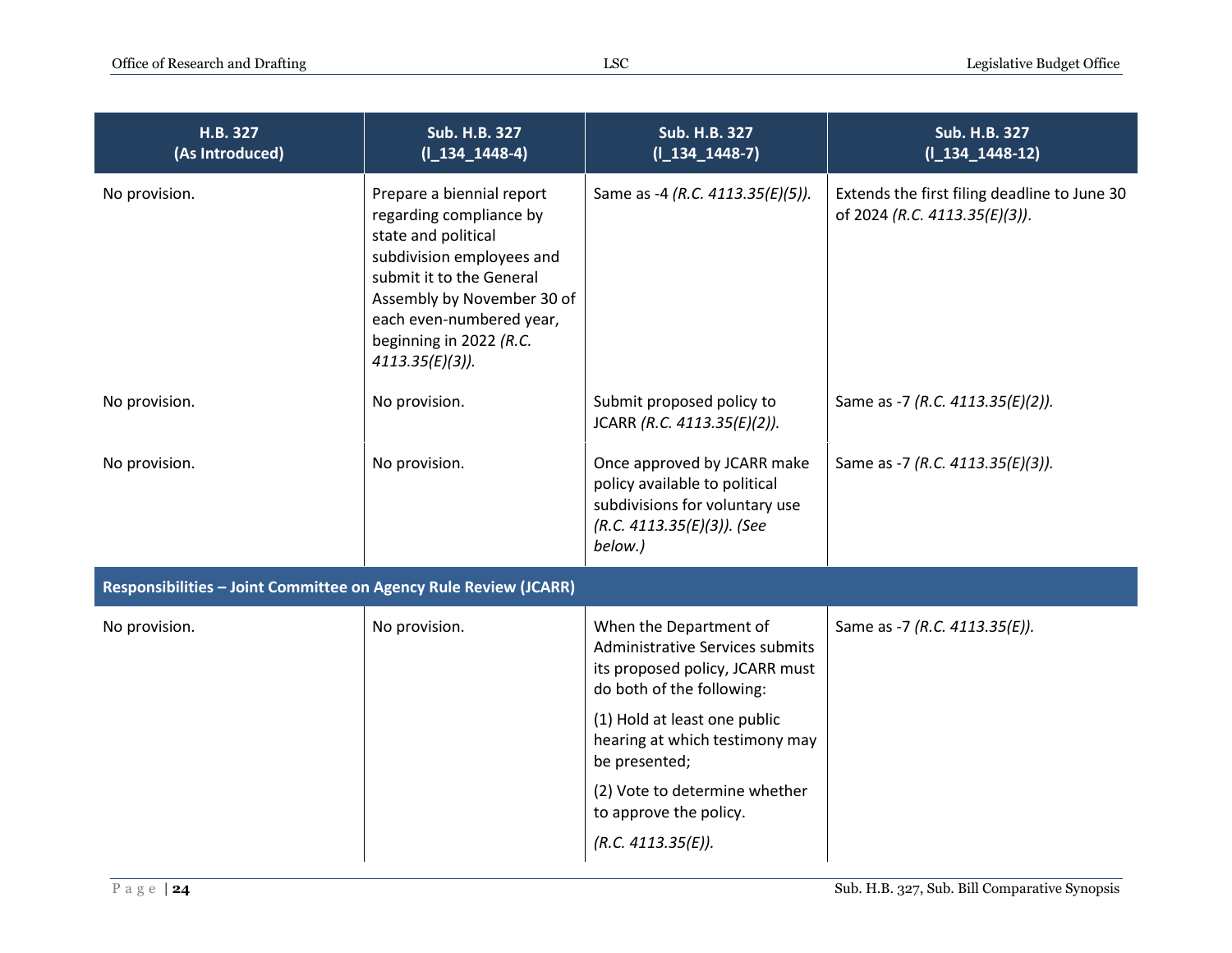| H.B. 327<br>(As Introduced)                                                                    | <b>Sub. H.B. 327</b><br>$(I_134_1448-4)$                                                                                                                                                                                                                                                                                                                                                       | <b>Sub. H.B. 327</b><br>$(I_134_1448-7)$                                                                                                                                                                                                                                                                                                                             | <b>Sub. H.B. 327</b><br>$(1_134_1448-12)$                                                                                                                                                                                               |  |
|------------------------------------------------------------------------------------------------|------------------------------------------------------------------------------------------------------------------------------------------------------------------------------------------------------------------------------------------------------------------------------------------------------------------------------------------------------------------------------------------------|----------------------------------------------------------------------------------------------------------------------------------------------------------------------------------------------------------------------------------------------------------------------------------------------------------------------------------------------------------------------|-----------------------------------------------------------------------------------------------------------------------------------------------------------------------------------------------------------------------------------------|--|
|                                                                                                | Private cause of action against k-12 public schools                                                                                                                                                                                                                                                                                                                                            |                                                                                                                                                                                                                                                                                                                                                                      |                                                                                                                                                                                                                                         |  |
| No provision.                                                                                  | Permits the parent, guardian,<br>or custodian of any student<br>who, by way of a violation of<br>this section, is subjected to<br>indoctrination of divisive<br>concepts in order to receive<br>a class grade or graduation<br>credit to bring a civil action<br>against the school, district,<br>or school employee<br>responsible for the violation<br>(R.C. 3313.6027(D)(2) and<br>$(3)$ ). | Same as -4 (R.C.<br>3313.6027(D)(1) and (2)).                                                                                                                                                                                                                                                                                                                        | Similar to the -4, except that it permits<br>the parent to file for injunctive relief,<br>rather than a civil action and includes<br>being compelled to adhere to the<br>concepts in addition to indoctrination<br>(R.C. 3313.6028(E)). |  |
| Student Academic Freedom at institutions of higher education -<br>complaint and appeal process |                                                                                                                                                                                                                                                                                                                                                                                                |                                                                                                                                                                                                                                                                                                                                                                      |                                                                                                                                                                                                                                         |  |
| No provision.                                                                                  | No provision.                                                                                                                                                                                                                                                                                                                                                                                  | Permits a student who has been<br>negatively affected by refusal to<br>express belief in or support of a<br>divisive concept to use the<br>institution's standard grievance<br>process, provided the student is<br>given a due process hearing<br>where the student and accused<br>have the opportunity to be<br>heard and present testimony<br>(R.C. 3345.0216(B)). | Same as -7 (R.C. 3345.0217(B)).                                                                                                                                                                                                         |  |
| No provision.                                                                                  | No provision.                                                                                                                                                                                                                                                                                                                                                                                  | Requires the state institution to<br>(1) determine whether a                                                                                                                                                                                                                                                                                                         | Same as -7 (R.C. 3345.0217(B) and (D)).                                                                                                                                                                                                 |  |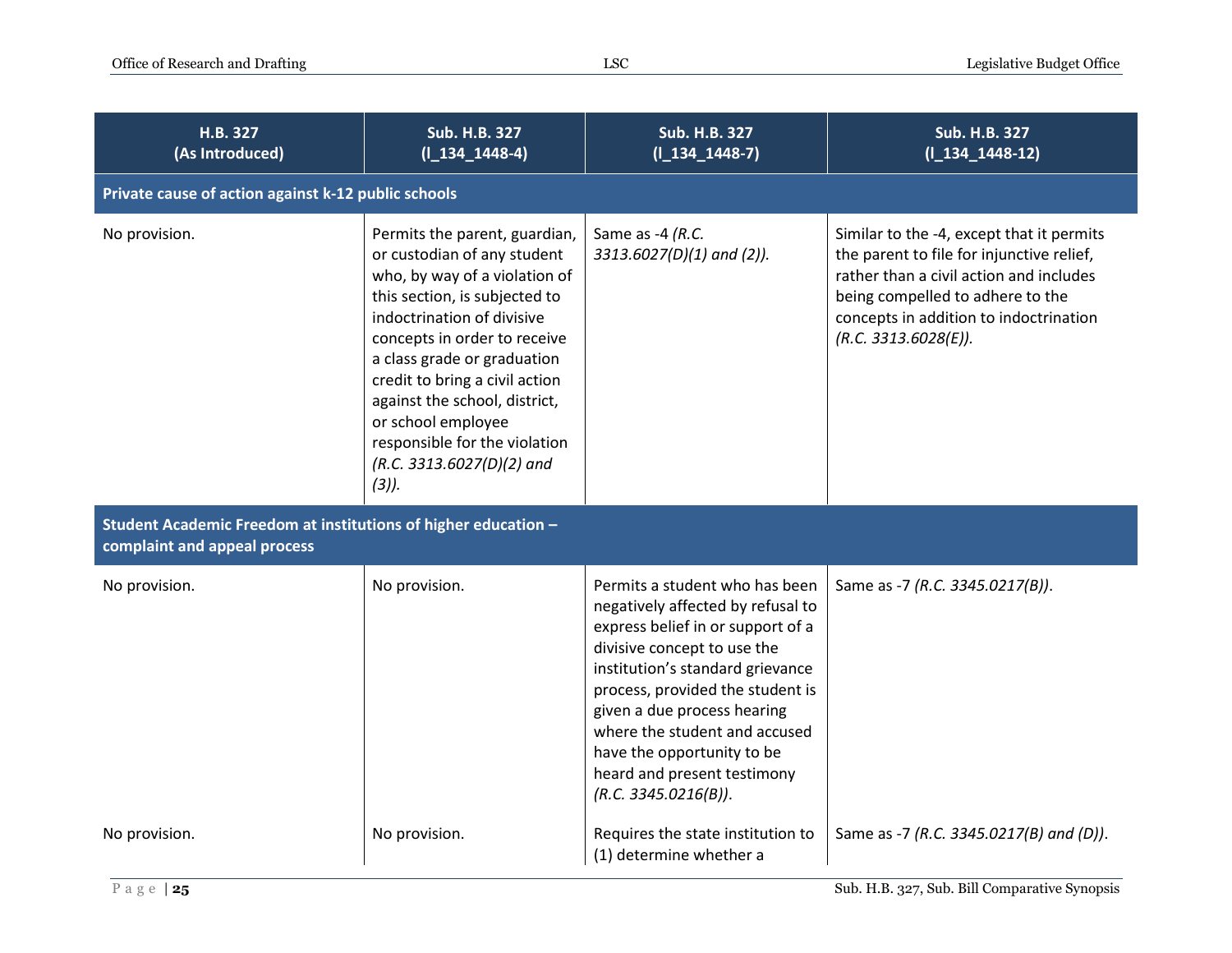| H.B. 327<br>(As Introduced) | Sub. H.B. 327<br>$(I_134_1448-4)$ | <b>Sub. H.B. 327</b><br>$(I_134_1448-7)$                                                                                                                                                                                                                                                              | <b>Sub. H.B. 327</b><br>$(I_134_1448-12)$ |
|-----------------------------|-----------------------------------|-------------------------------------------------------------------------------------------------------------------------------------------------------------------------------------------------------------------------------------------------------------------------------------------------------|-------------------------------------------|
|                             |                                   | violation of the bill's provisions<br>has occurred within 14 days of<br>receipt of the complaint and (2)<br>redact any grade, modify the<br>transcript, and refund and<br>credit the tuition of any student<br>whose grievance prevails and<br>who so requests it $(R.C.$<br>$3345.0216(B)$ and (E)). |                                           |
| No provision.               | No provision.                     | Permits a student whose<br>complaint is denied to appeal to<br>the Chancellor of Higher<br>Education (R.C. 3345.0216(C)).                                                                                                                                                                             | Same as -7 (R.C. 3345.0217(C)).           |
| No provision.               | No provision.                     | Requires the Chancellor to<br>affirm or overrule the<br>institution's decision within 14<br>days based upon the bill's<br>provisions (R.C. 3345.0216(B)).                                                                                                                                             | Same as -7 (R.C. 3345.0217(B)).           |
| No provision.               | No provision.                     | Requires the Chancellor to<br>withhold the institution's state<br>share of instruction in<br>proportion to the total number<br>of students in the affected class<br>if the Chancellor overrules a<br>determination made by the<br>state institution<br>(R.C. 3345.0216(C)(1)).                        | No provision.                             |
| No provision.               | No provision.                     | If the institution receives<br>monthly payments the funds                                                                                                                                                                                                                                             | No provision.                             |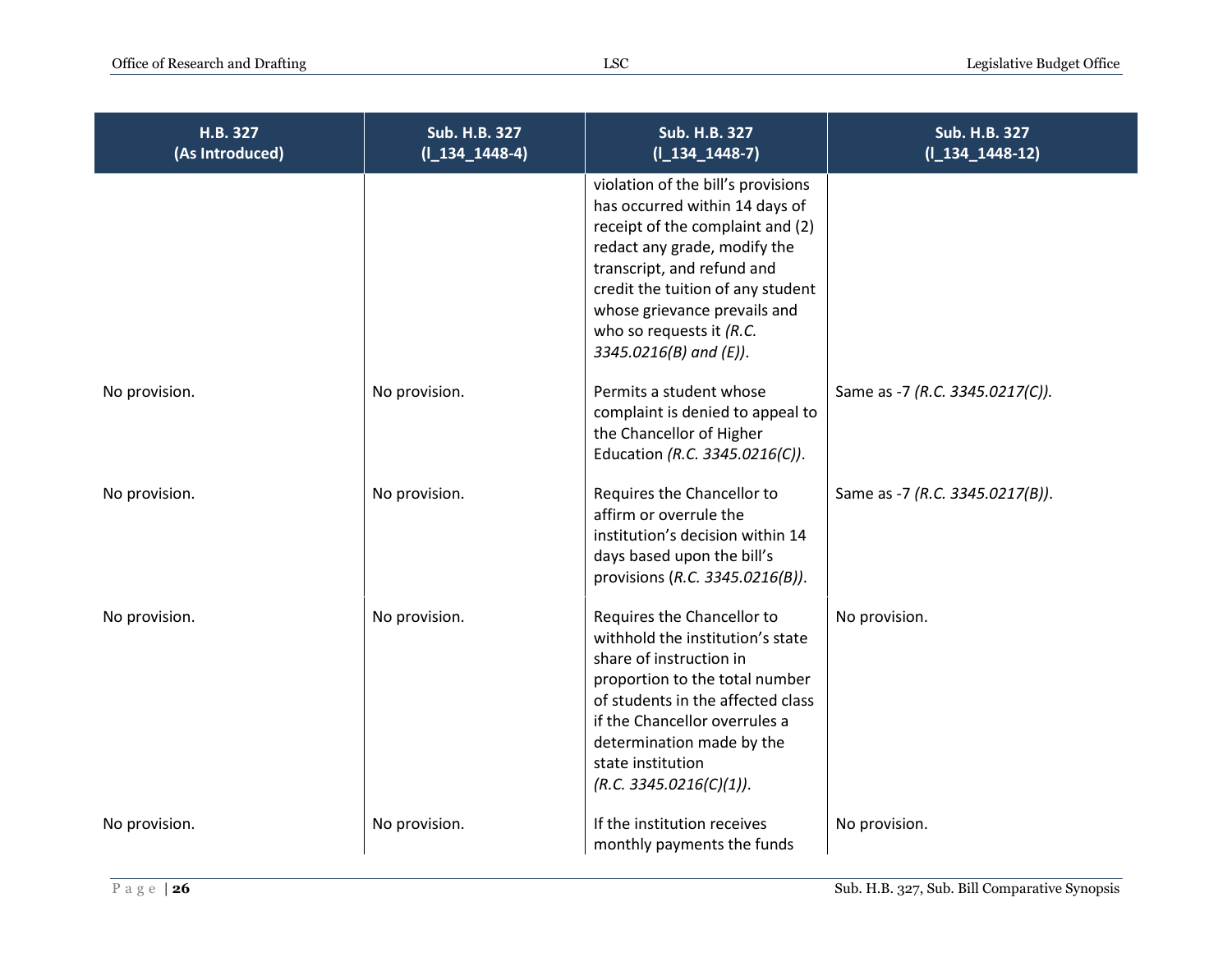| H.B. 327<br>(As Introduced)      | <b>Sub. H.B. 327</b><br>$(I_134_1448-4)$ | <b>Sub. H.B. 327</b><br>$(I_134_1448-7)$                                                                                                                                                                                                                                                                    | Sub. H.B. 327<br>$(I_134_1448-12)$                                                                                                                                 |
|----------------------------------|------------------------------------------|-------------------------------------------------------------------------------------------------------------------------------------------------------------------------------------------------------------------------------------------------------------------------------------------------------------|--------------------------------------------------------------------------------------------------------------------------------------------------------------------|
|                                  |                                          | must be held over the semester<br>following the violation but if the<br>institution receives annual<br>payments a lump sum must be<br>held annually for any semesters<br>with a violation<br>(R.C. 3345.0216(C)(3)).                                                                                        |                                                                                                                                                                    |
| No provision.                    | No provision.                            | Restore 100% of funds withheld<br>to any institution that complies<br>within 30 days; however, an<br>institution that does not comply<br>within that time frame forfeits<br>those moneys and the<br>Chancellor must credit them to<br>the GRF (R.C. 3345.0216(C)(2)).                                       | No provision.                                                                                                                                                      |
| No provision.                    | No provision.                            | Requires a state institution<br>found to have violated the bill's<br>provisions to redact any grade<br>associated with the violation,<br>modify the student's transcript<br>accordingly, and refund and<br>credit the associated tuition to<br>the individual or entity who<br>paid it (R.C. 3345.0216(D)). | Same as -7 (R.C. 3345.0217(D)).                                                                                                                                    |
| <b>Licensure Code of Conduct</b> |                                          |                                                                                                                                                                                                                                                                                                             |                                                                                                                                                                    |
| No provision.                    | No provision.                            | No provision.                                                                                                                                                                                                                                                                                               | Requires the State Board of Education to<br>amend the licensure code of professional<br>conduct for educators, or any other<br>equivalent standards of conduct for |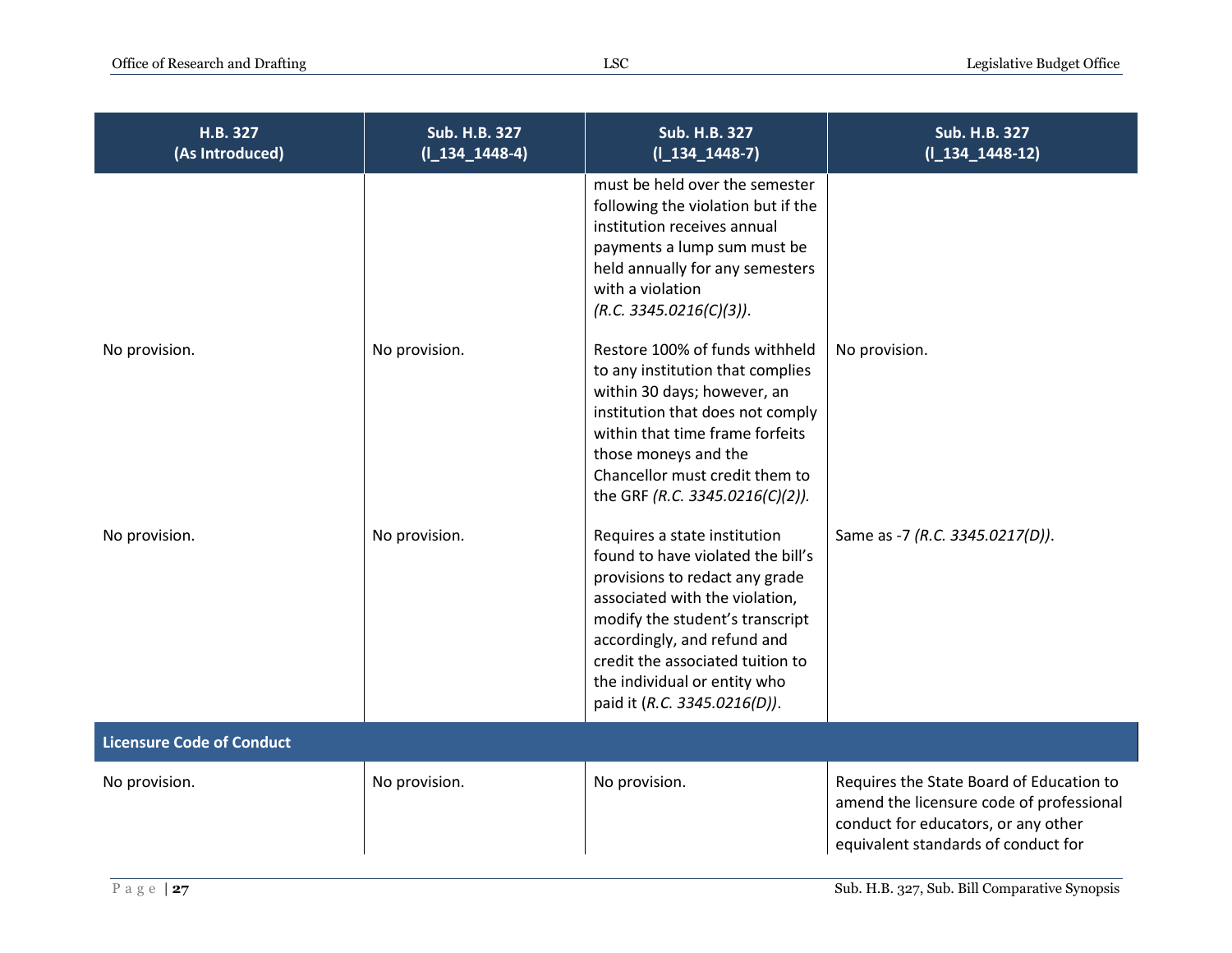| H.B. 327<br>(As Introduced) | Sub. H.B. 327<br>$(I_134_1448-4)$ | Sub. H.B. 327<br>$(I_134_1448-7)$ | <b>Sub. H.B. 327</b><br>$(I_134_1448-12)$                                                                                                                                                                                        |
|-----------------------------|-----------------------------------|-----------------------------------|----------------------------------------------------------------------------------------------------------------------------------------------------------------------------------------------------------------------------------|
|                             |                                   |                                   | professional licensure, to include the<br>following as conduct unbecoming actions:                                                                                                                                               |
|                             |                                   |                                   | (1) Promoting a teacher's personal<br>political or ideological belief or position;                                                                                                                                               |
|                             |                                   |                                   | (2) Failing to fairly present both sides of a<br>political or ideological belief or position;                                                                                                                                    |
|                             |                                   |                                   | (3) Unfairly evaluating a student's work<br>because it does not reflect the teacher's<br>political or ideological belief or position<br>(R.C. 3319.614).                                                                         |
| No provision.               | No provision.                     | No provision.                     | Permits the State Board to maintain<br>standards already adopted or adopting<br>new standards not in conflict with the<br>bill's provisions (R.C. 3319.614)).                                                                    |
| <b>Intent statements</b>    |                                   |                                   |                                                                                                                                                                                                                                  |
| No provision.               | No provision.                     | No provision.                     | The First Amendment of the United States<br>Constitution and Section 11 of Article I,<br>Ohio Constitution protect freedom of<br>speech by prohibiting laws abridging,<br>curtailing, or restraining free speech<br>(Section 4). |
| No provision.               | No provision.                     | No provision.                     | The Fourteenth Amendment of the<br>United States Constitution and Section 2<br>of Article I, Ohio Constitution provide that<br>no person shall be denied the equal<br>protection of the laws (Section 4).                        |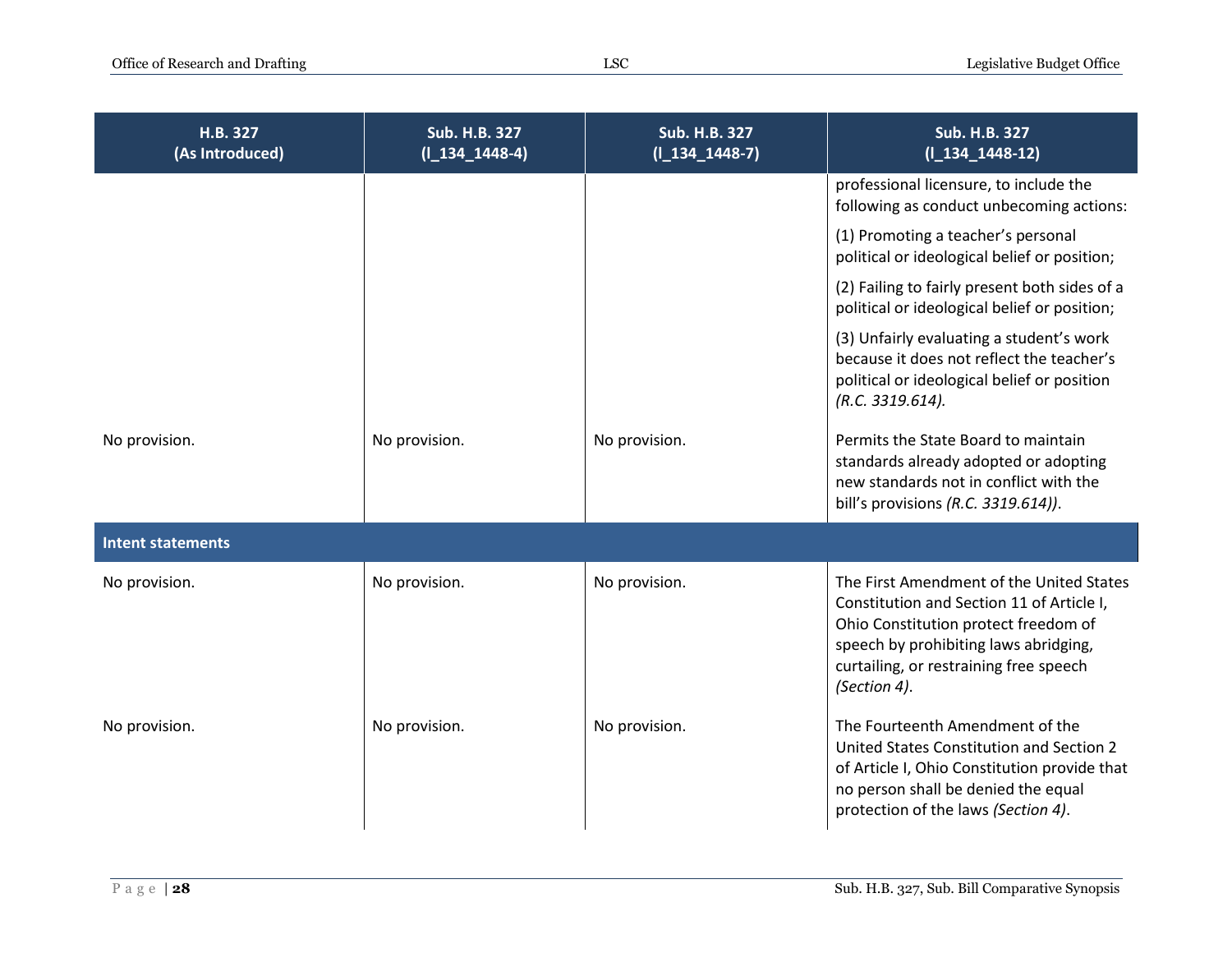| H.B. 327<br>(As Introduced) | <b>Sub. H.B. 327</b><br>$(I_134_1448-4)$ | <b>Sub. H.B. 327</b><br>$(I_134_1448-7)$ | <b>Sub. H.B. 327</b><br>$(I_134_1448-12)$                                                                                                                                                                                                                                                                                                      |
|-----------------------------|------------------------------------------|------------------------------------------|------------------------------------------------------------------------------------------------------------------------------------------------------------------------------------------------------------------------------------------------------------------------------------------------------------------------------------------------|
| No provision.               | No provision.                            | No provision.                            | Democratic societies built on the ideals of<br>individual freedom and the self-driven<br>pursuit of prosperity with a dedication to<br>equal opportunity for all will thrive in<br>perpetuity, while societies built on the<br>false promises of equity and equal<br>outcomes for all have consistently ended<br>in failed states (Section 4). |
| No provision.               | No provision.                            | No provision.                            | That the State Board of Education, the<br>Department of Education, local boards of<br>education, and administrators, teachers,<br>and other personnel of the public<br>elementary and secondary schools of this<br>state maintain policies in accordance with<br>Title IV and Title VI of the Civil Rights Act<br>of 1964 (Section 4).         |
| No provision.               | No provision.                            | No provision.                            | It is the General Assembly's intent to<br>promote and protect the intellectual<br>freedom of students, faculty, and other<br>personnel at postsecondary educational<br>institutions of this state which receive in<br>any manner funds from this state (Section<br>4).                                                                         |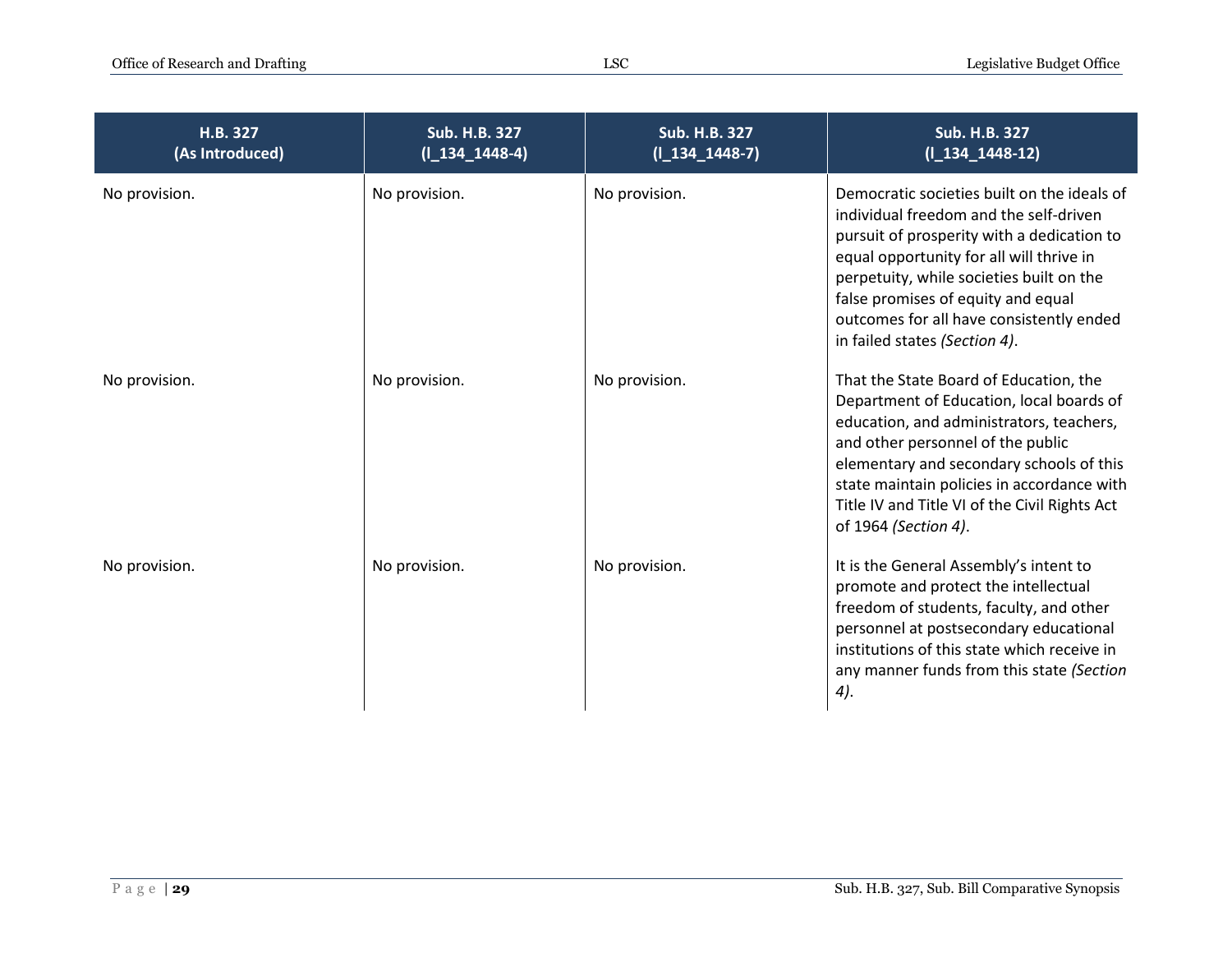| H.B. 327<br>(As Introduced) | Sub. H.B. 327<br>$(I_134_1448-4)$ | <b>Sub. H.B. 327</b><br>$(I_134_1448-7)$ | Sub. H.B. 327<br>$(I_134_1448-12)$                                                                                                                                                                                                                                                                                                                                                                                                                                                                                                                                                                                                                                                                |
|-----------------------------|-----------------------------------|------------------------------------------|---------------------------------------------------------------------------------------------------------------------------------------------------------------------------------------------------------------------------------------------------------------------------------------------------------------------------------------------------------------------------------------------------------------------------------------------------------------------------------------------------------------------------------------------------------------------------------------------------------------------------------------------------------------------------------------------------|
| No provision.               | No provision.                     | No provision.                            | No provision in the United States<br>Constitution or the Ohio Constitution<br>enables either the United States<br>government or the government of this<br>state to compel individuals to affirm,<br>adopt, adhere to, profess, or promote<br>specific beliefs (Section 4).                                                                                                                                                                                                                                                                                                                                                                                                                        |
| No provision.               | No provision.                     | No provision.                            | Slavery, racial discrimination under the<br>law, and racism in general are so<br>inconsistent with the founding principles<br>of the United States that Americans<br>fought a civil war to eliminate the first,<br>waged long-standing political campaigns<br>to eradicate the second, and rendered<br>the third unacceptable in the court of<br>public opinion, all of which dispels the<br>idea that the United States and its<br>institutions are systemically racist and<br>confutes the notion that slavery, racial<br>discrimination under the law, and racism<br>should be at the center or public<br>elementary, secondary, and<br>postsecondary educational institutions<br>(Section 4). |
| No provision.               | No provision.                     | No provision.                            | It is the policy of this state that teachers<br>who discuss current events or widely<br>debated and currently controversial<br>issues of public policy or social affairs do<br>so in a nonpartisan manner (R.C.<br>3313.6028(C)(5)(b)).                                                                                                                                                                                                                                                                                                                                                                                                                                                           |